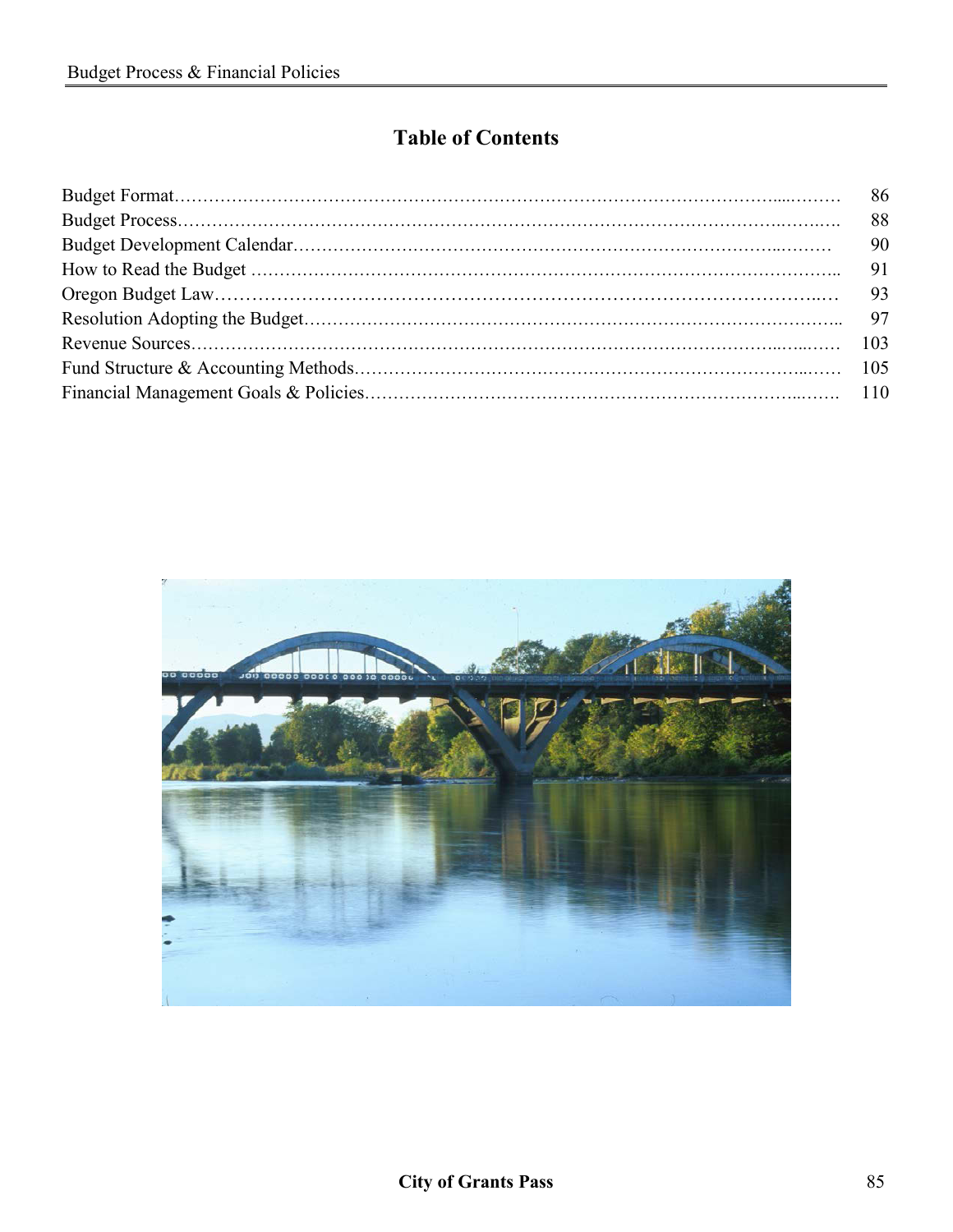### **Budget Format Overview**

The Budget is divided into programs and activities. The Budget format displays each program with the revenues dedicated to that program and the appropriations for planned expenditures in the activities that constitute each program area. We further group the programs by the nature of their purpose – General Government and Business activities, respectively. Oregon Local Budget Law establishes standard procedures, citizen involvement and public disclosure. Adopted no later than June 30 for the ensuing fiscal year, the budget must disclose each fund and show requirements and resources balanced.

The City Council groups the programs generally as follows:

### **General Government Activities**

### **The General Fund Group**

This group includes Policy and Legislation, Public Safety, Parks, Development and the Solid Waste programs. The general fund group is funded through dedicated and non-dedicated revenue sources. All property taxes in the City are dedicated to Public Safety. The non-dedicated revenue sources, including franchise fees, general licenses/permits, state-shared revenues and miscellaneous general revenues, provide funding for the other activities of the General Fund Group.

The capital projects supporting the General Fund Group are all contained in the Capital Budget. The reader is alerted to the interaction of fund groups in the Capital Projects fund. Transfers and allocations from Support, Auxiliary, General Fund and outside sources combine to undertake identified capital projects.

#### **Business Activities**

#### **The Enterprise Group**

The Enterprise Group includes Water Utility, Wastewater Utility, Storm Water/Open Space and the Transportation programs. Our historic utilities rely on revenues generated from user fees to pay costs of programs. Although the Street Utility and Storm Water/Open Space Funds are technically special revenue funds and are audited as special revenue, they are included in the Enterprise Group as they are funded through user rates. All capital outlay projects are included within each enterprise program in a separate capital projects fund specific to the utility.

The Street Utility was created in FY'02. The utility combines funds from the State gasoline tax with anticipated user fees on residential, commercial and industrial properties in the City. The Street Utility utilizes a fund transfer from general resources to augment capital investments in transportation systems.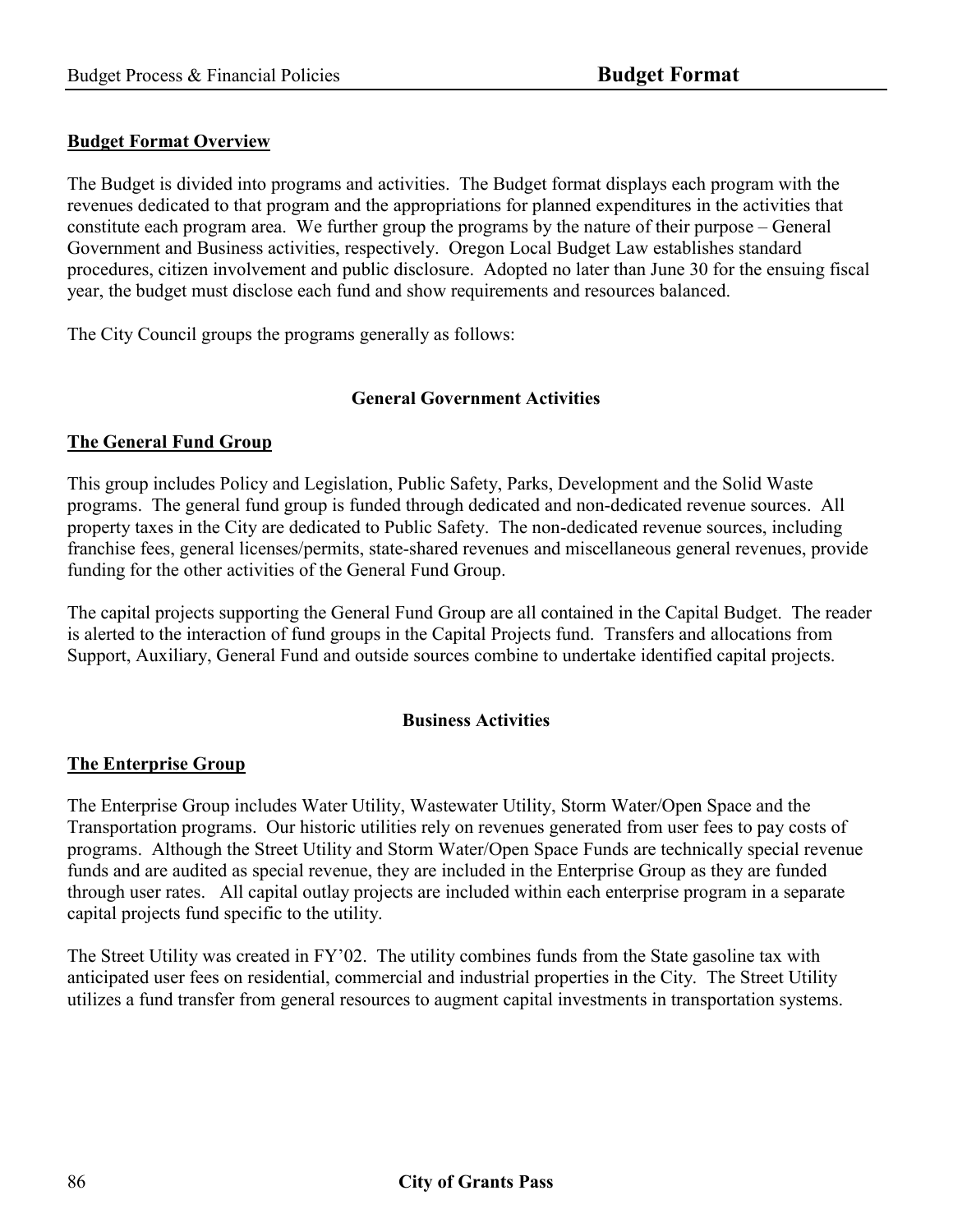# **Non-Operating and Support Activities**

#### **The Internal Service Group**

**Administrative Services** is a group of activities funded from an 8% overhead on all operating activities and a 2% fee on capital project construction and includes Management, Finance, Legal, Human Resources and General Program Operations. The internal service group costs are all contained in the base operating costs of the City and are not independently analyzed in many of the operating cost reports and summaries.

**Support Services** is a group of activities that directly bill operating activities for support. These include community development management, property management, garage operations, equipment replacement, insurance and information systems. Information systems are funded by a 2% overhead on all operating activities. These costs are restatements of costs in the operating budget and are not restated in many of the operating cost reports and summaries.

**Auxiliary Services** include transient room tax, debt service, community development block grants, environment fees and trust funds.

Capital outlay for each of these groups is contained directly in the fund or transferred to the Lands and Buildings Capital Projects Fund.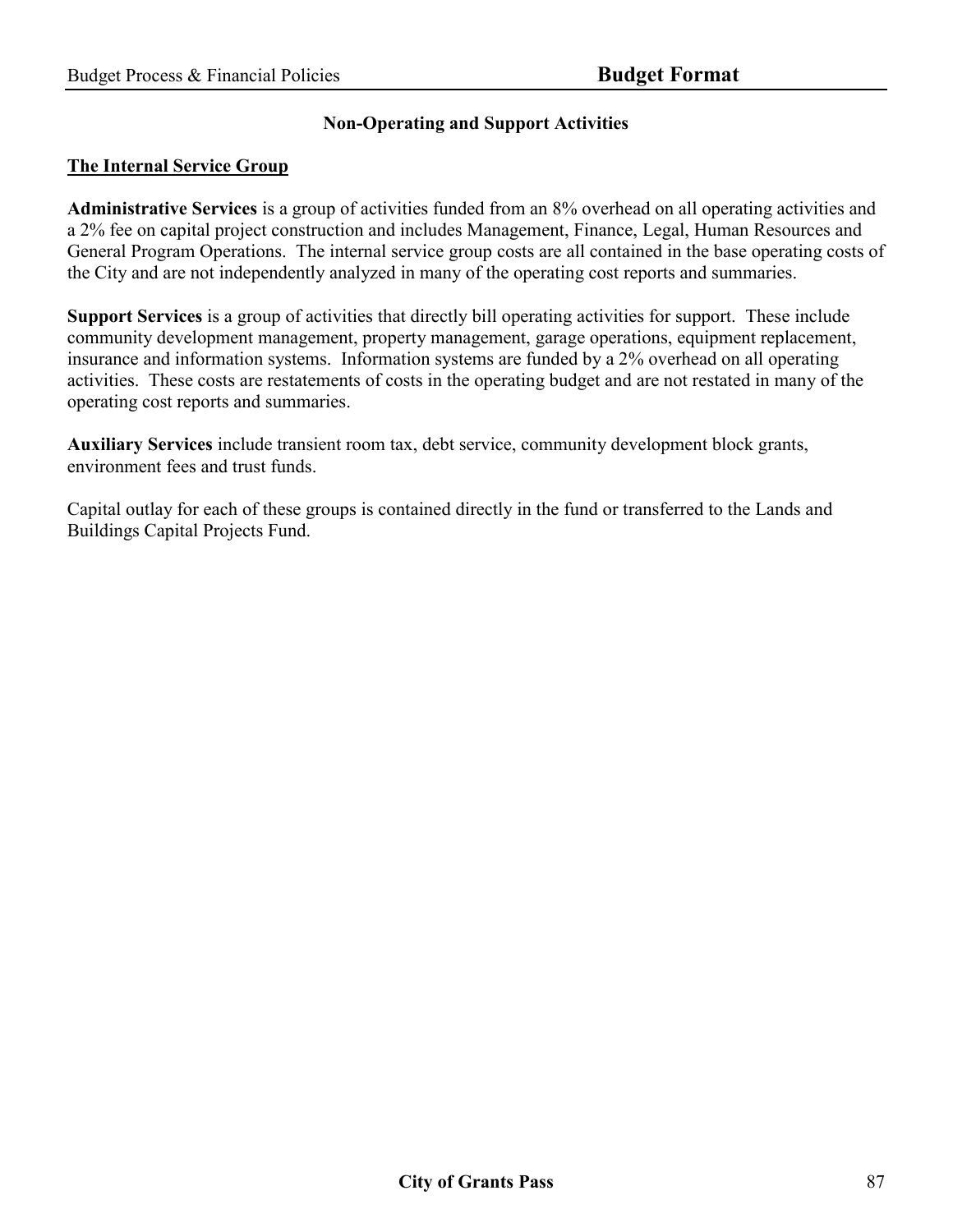### **Overview of Budget Process**

The City of Grants Pass must prepare and adopt a budget each year. The statutory guidelines for preparation and adoption of Oregon municipal budgets assure a complete and public process for the adoption of the fiscal plan. A schematic of the process required for adoption of the budget in Oregon is included in this section.

Beginning in 2002, our staff initiated a two-year budget process compiling data for the current fiscal year as well as a projection for the next fiscal year. This multi-year process alternated every other year. Beginning, with the fiscal year 2014 budget process, management is presenting a second year projection every year. The process began with early requests and anticipations from staff. These were reviewed by management, refined and reduced by the finance staff and the department directors, and reviewed and altered by your Budget Officer before the document was prepared for presentation in the 2013-2014 public budget hearings.

The 2001 Oregon legislature revised local budget law to allow local taxing districts to budget either on a one-year (fiscal year) or a two-year (biennial) budget period. While the Council is no longer limited by state statute to adopting a budget for only the immediate forthcoming fiscal year, our budget is adopted on a fiscal-year basis. The second year projections have, however, accomplished several objectives. First they strengthen the ability of the City to project longer term financial strategies. Second, to some extent they reduce the substantial impact that the budgetary process commands of the community as well as the staff.

From the prepared document, the recommendations are presented to the Budget Committee, a group of eight Councilors and eight appointed individuals. The Budget Committee will then convene in a series of meetings in a public forum to review all significant policies, activities, service levels, and planned expenditures of the community. Notices were published and display ads were placed in the local newspaper announcing the budget hearings schedule and highlighting programs to be discussed in an effort to promote public input. Citizens were encouraged to provide input to the budget process at all stages.

Our process usually includes the use of a discretionary set of recommended capital investments based on the Council adopted Strategic Plan and the resulting work plan items from the Strategic Plan. While the ultimate approval of these projects rests with the City Council, the Council and Budget Committee also generally take a field trip into the community and engage in discussions and questions about the potential positive and negative impacts of postponing facility expansions or delaying critical rehabilitation work to provide other avenues of information critical to the process. Funding to capital projects in the recommended budget is generally based on a prioritization process by the City Council that happens before the budget is created.

The Budget Committee recommendations and changes are forwarded to the City Council for adoption. In public hearing, the Council is limited, under statutory provision, to increasing expenditures in a fund by no more than 10% and they may not increase the amount of the tax levy approved by the Budget Committee. If the governing body wishes to amend appropriations beyond the limit, or to increase the tax levy, another hearing would be noticed and another budget hearing would need to be held.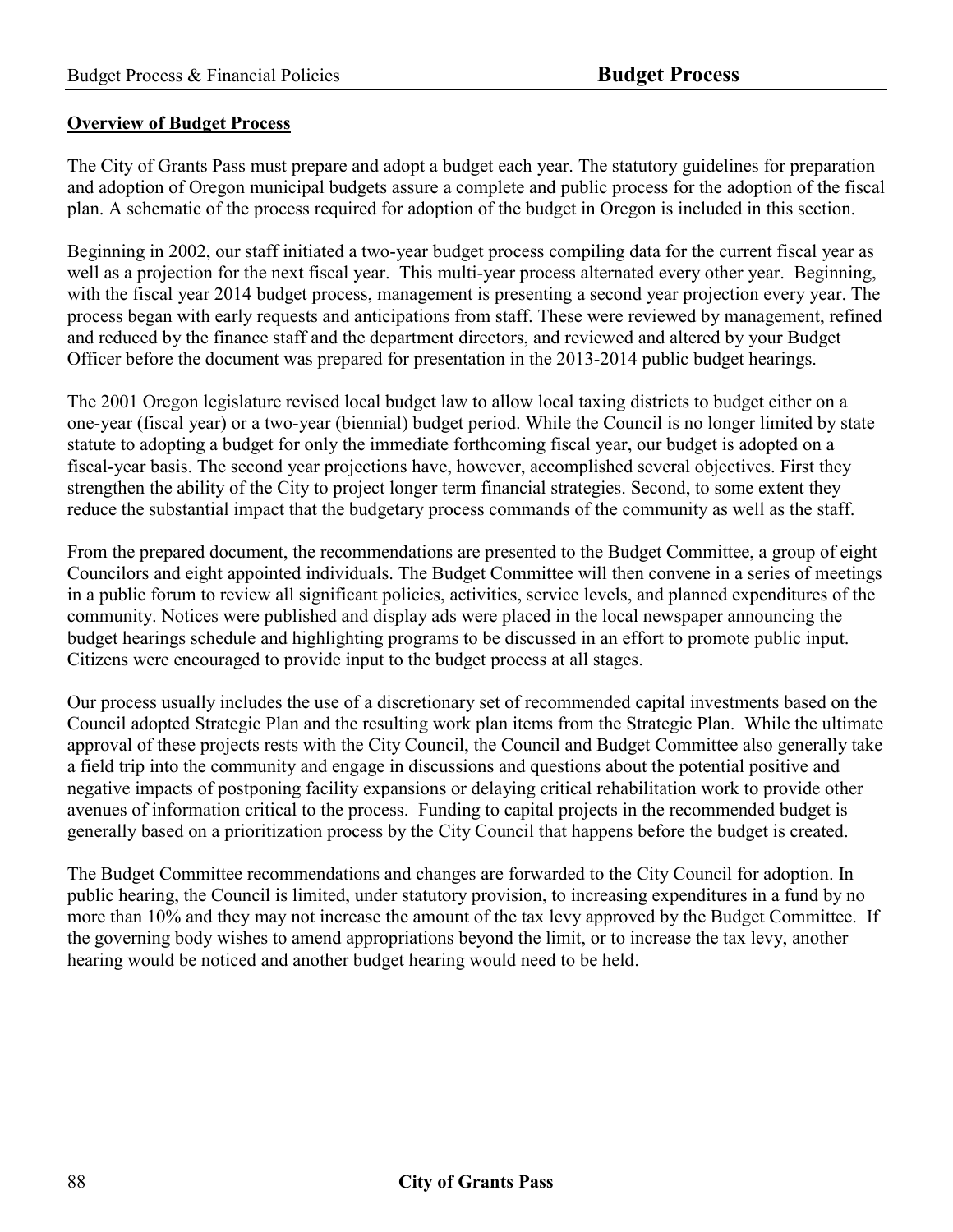### **Changes to Budget Appropriations**

Appropriations may be amended during the budget year in two ways, by either transferring appropriations or by preparing a supplemental budget. These methods do not require budget committee involvement if the changes result in an increase in expenditure of less than 10% of the budget fund being adjusted.

A supplemental budget is required if the adopted budget gives no authority to make certain expenditures or when revenues are received for which the governing body had no previous knowledge. The supplemental budget would authorize changes in expenditures, new expenditures or spending of additional revenue in a current fiscal year. As in a transfer of appropriation, the Council may adopt the supplemental budget at a regular council meeting without Budget Committee input if the increases in expenditures are less than 10% of the budget fund being adjusted.

If adjustments to expenditure appropriations result in an increase of more than 10% of the budget fund, the Council must prepare and publish a supplemental budget. A public hearing must be held prior to adoption of the supplemental budget but the Budget Committee is not required to participate in this supplemental budget process.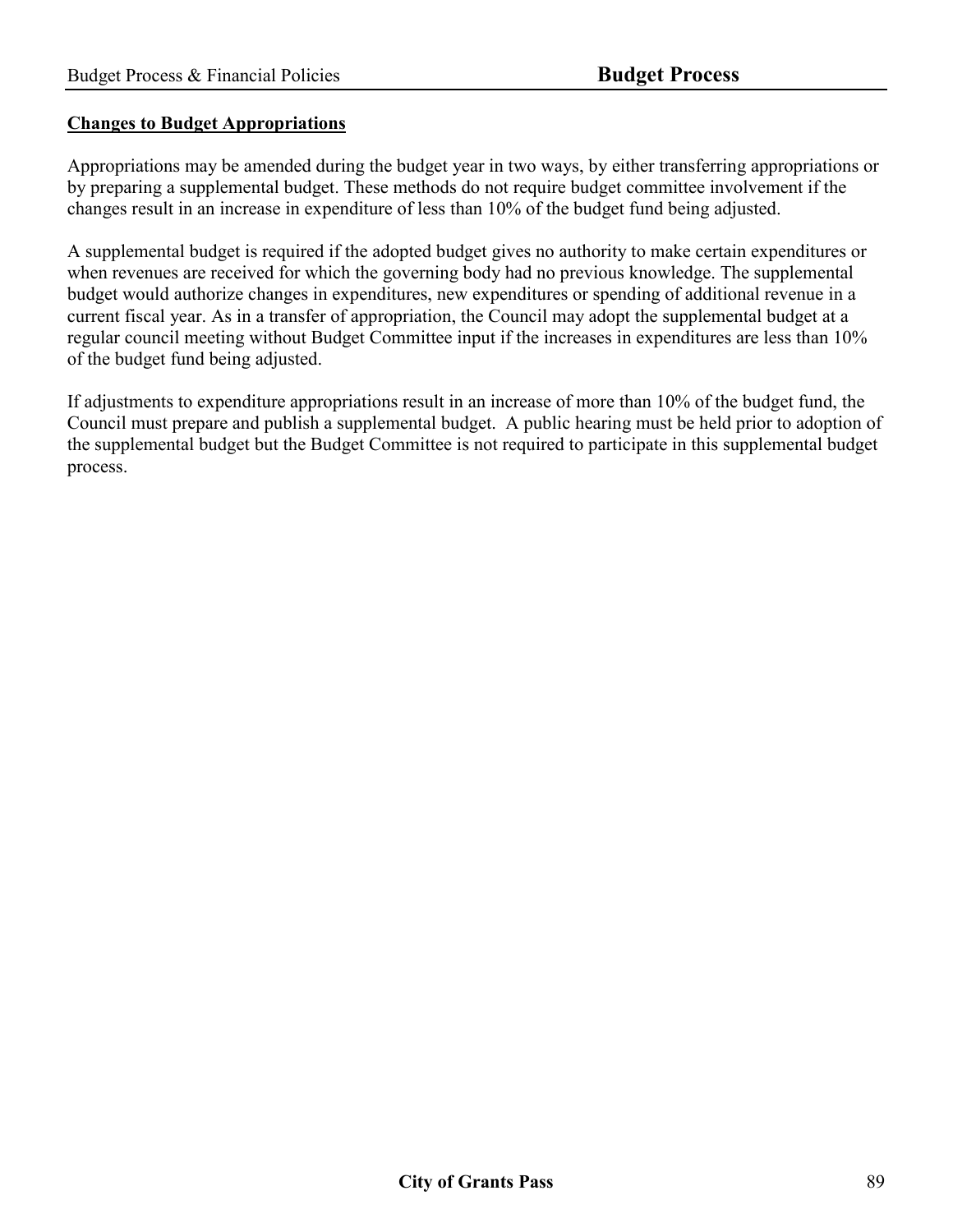# **Year Round**

- Management monitors & manages spending and revenue receipts, adjusting as needed, in order to ensure a sound beginning fund balance
- Mayor & City Council review monthly & quarterly financial reports
- Council invites citizens to attend Council, Board & Committee meetings  $\circled{e}$
- City administration, financial planning staff & departments provide updates on current and long-term items related to the Strategic Plan, facility plans, & new infrastructure issues

# **November through December**

- Annual audit and update of beginning fund balances versus budgeted provided to Council
- First Quarter financial review: Council invites Budget Committee and citizens  $\circled{e}$

# **December through January**

- Council Goal Setting & Work Plan development: Council invites advisory boards, commissions, committees & other stakeholders to provide input  $\ddot{\psi}$
- City Manager appointed as Budget Officer, budget expectations based on Council's Strategic Plan provided to program managers
- Council & management review and reaffirm fiscal policies  $\overline{Q}$

# **January through February**

- Budget Committee orientation conducted
- City Manager conducts 6-month review of current year budget
- Staff prepares new year budget recommendations
- Finance Department prepares revenue projections

# **February through April**

- Budget Officer and Finance Director review department recommendations
- Departments incorporate revisions

# **April through May**

- Budget Committee meets as needed
	- o Elects chair
	- o Adopts review schedule
	- $\circ$  Receives public testimony  $\circled{v}$

# **May through June**

- Budget Committee votes to send Committee Approved Budget to Council
- Publish Hearing Notice & Summary (5-30) Days)
- Council holds budget hearing, adopts budget  $\overline{Q}$

# **July**

- New budget takes affect
- Submit Levy to Assessor & File Appropriations (By July 15)
- Submit Adopted Budget to the Government Finance Officers Association Distinguished Budget Award program to ensure prepared in accordance with best practices in citizen involvement and transparency



*Opportunity for citizen input*

# 90 **City of Grants Pass**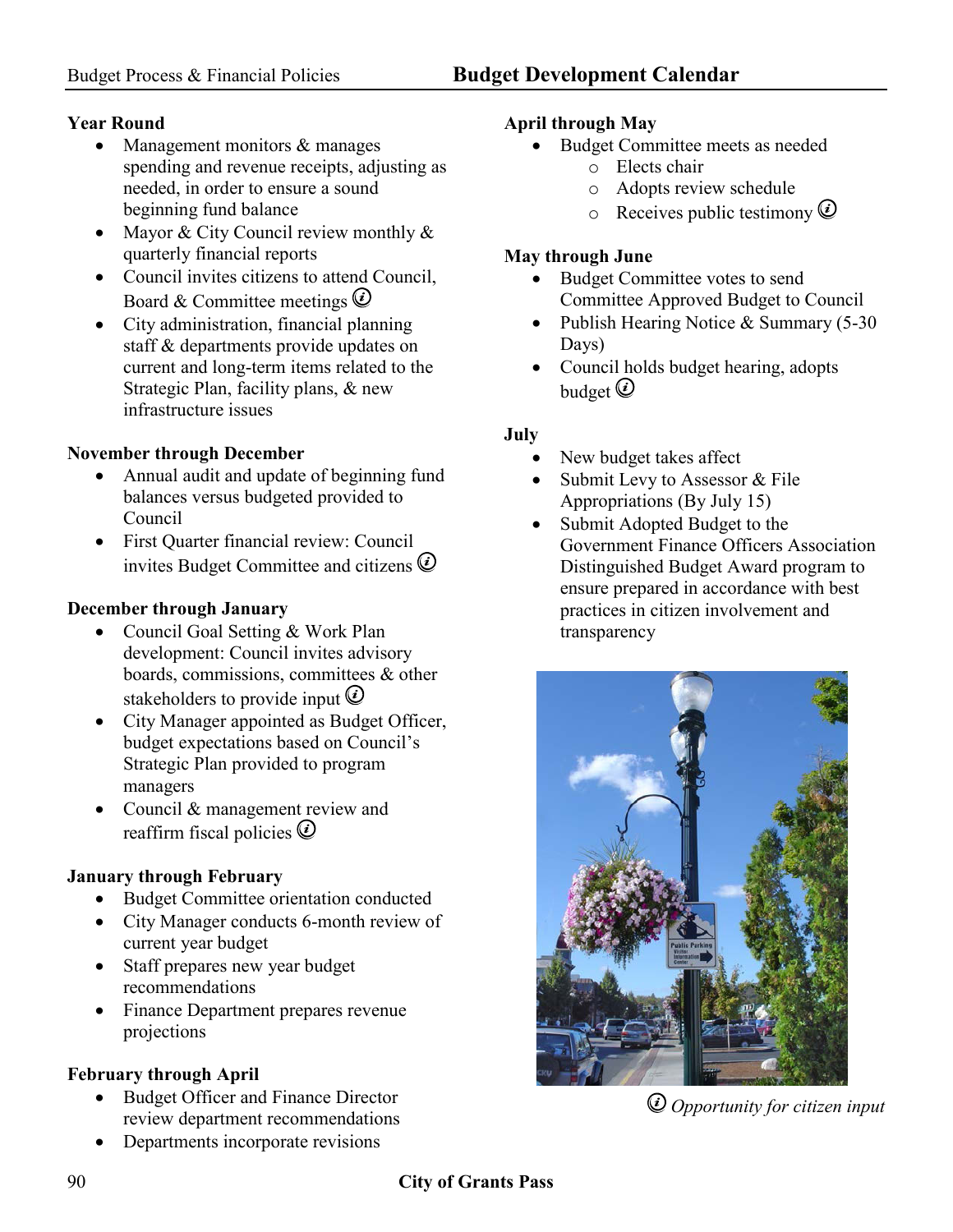The Table of Contents is the index to the budget. It provides the reader with locations of all of the major features and programs. The purpose of this segment is to help the reader sort through the pieces of the budget and see how the entire budget is assembled.

Our budget begins with the *Budget Message* / *Financial Summary* section where key budget changes and drivers are discussed and summaries and charts are presented to help the reader understand the total budget. This section provides an overview of the budget including where resources come from and their appropriation, a historic look at the summarized budget, and the financial policies that guide the annual budget process.

There is a separate section towards the beginning of the budget book for the Council's *Strategic Plan* which staff uses to set anticipated goals and performance measures which drive the budget creation. The Strategic Plan also prioritizes and guides the special capital and other projects that are to be a focus of available capital dollars and staff time in the two years presented in the budget. The Strategic Plan is followed by the section *City Overview* where readers can learn more about the City, its government processes, and its organizational make-up. In this section, readers have the opportunity to learn specifically about the budget process and key financial policies.

The financial plan is divided into major programs for budget presentation. In each program area, we begin the budget presentation with a summary of the contents of the program, the source for financing the program, a description, and a financial summary of the total contents of the program. The resources are divided into two general categories, Program Generated Resources and General Support.

Program Generated Resources are those revenues created by an activity or exclusively dedicated. Several examples are Public Safety, the Public Safety Levy, Fines and Forfeitures, Licenses, and the ordinance dedicated portion of the Transient Room Tax are revenues either exclusively generated by this activity or dedicated to the activity by Council directives.

General Support is the total of the Business Tax revenues, Franchise Fees, State Shared Revenues, and miscellaneous revenues generated by the City generally. The total of all general resources can be found in the *Summary of Resources and Expenditures - Operating Budget*, in the Financial Summaries immediately following the Budget Message in the first part of the budget book. These are the monies we utilize to offset those costs of service provisions that are not generated by a specific activity. General Support resources are shared by all operating divisions in the General Fund to some extent and can also be used as discretionary resources for capital projects.

Following the program overview, each activity is presented with an activity analysis that shows the basic function of the activity, highlights in the budget, and the indicators of performance that can be expected from the activity. Each performance measurement references the Strategic Plan Goal which it supports. The Goals are found in the Strategic Plan section of this book.

For our major activities, we follow the activity analysis with a financial summary that includes a table showing expenditures by summary line items, a personnel chart indicating employment history and recommendations, and a detail listing of any capital outlay contained in the activity. Most activities will also show a table detailing the revenues for the activity by source.

The final feature of the budget is the Appendix. Here the reader can find total combined budget summaries, additional financial summaries, salary and compensation charts, an analysis of the total cost for selected positions, debt management information, and a glossary.

# **City of Grants Pass** 91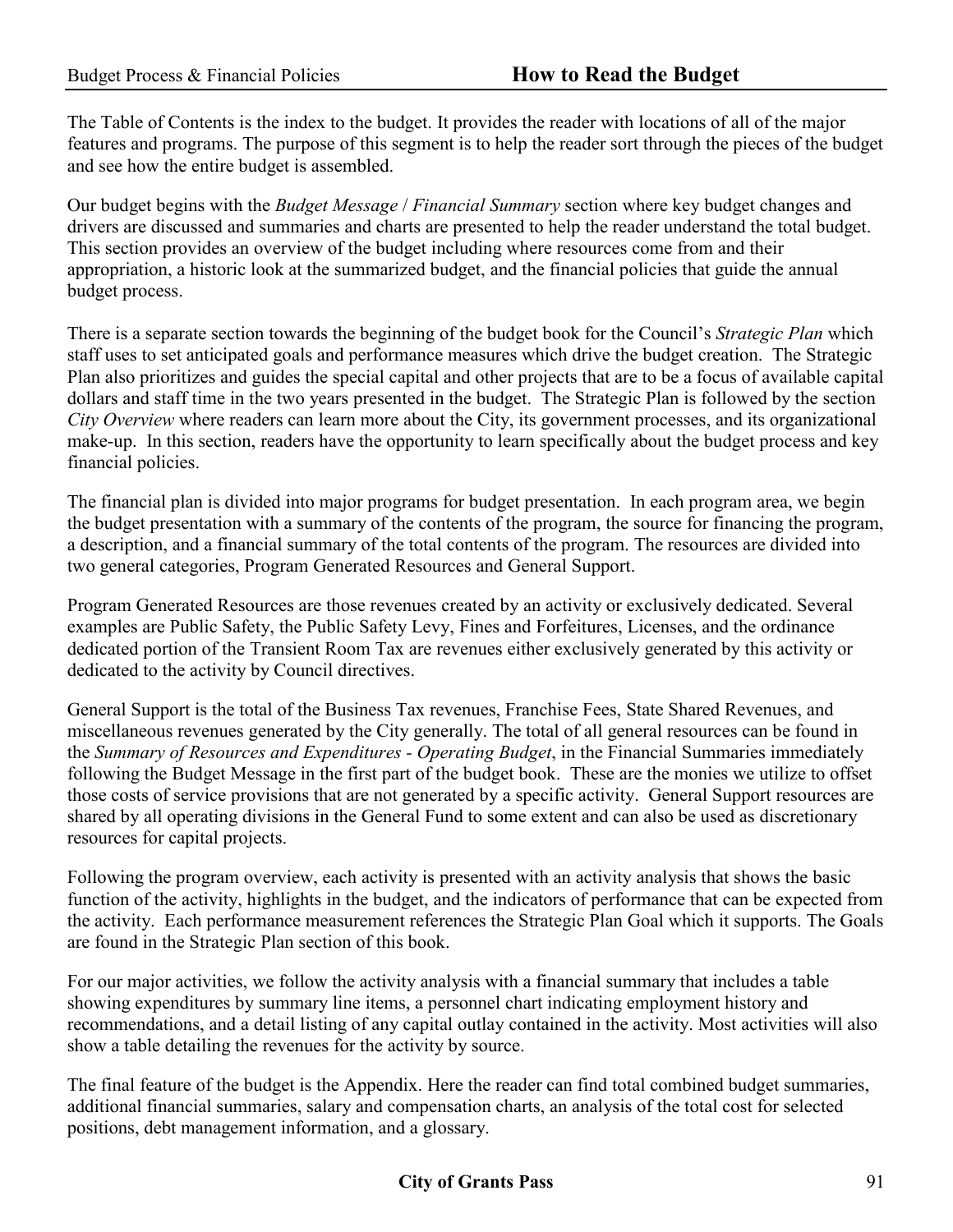Generally all presentations begin with summaries, with greater levels of detail following each summary. It is also helpful to note, all our programs and activities include all costs allocated to the operation. This means, the cost of administration of the City, the costs for building space and use, the cost of insurance, finance, vehicle rental, and similar costs are all contained in each activity.

We are required by Oregon budget law to present a budget that contains all the details of potential expenditures. Thus, a charge for property management paid by the transportation program will show as an expenditure in transportation and will again show as a revenue and an expenditure in property management. If we are funding a capital project, that same dollar may show up again as a transfer from property management, and a revenue and expenditure in a capital projects fund. Although this system allows the full cost of each activity to be accurately accounted, it does make our "Total Budget" appear much larger than actual resources. It can also be challenging to the first time reader.

We use capital projects to allow us to plan for the life of an entire project. A capital project fund shows the total expected project in the first column, relates historic information, and shows what is planned for the current fiscal year. In the capital projects funds, all revenues that are anticipated for a particular project are shown on the project budget. The source of funds may be from transfers, grant funds, sale of assets, or a similar source. Most of our capital projects are partially funded from transfers from another activity, resulting in an appropriated transfer in one location in the budget with the revenue and expenditure appearing in the capital project. The practice of using capital projects helps our management track a project over time and many times capital projects span multiple fiscal years so the resources need to remain earmarked for that project until completion.

We use internal service funds for each of the services found in the Administrative Services Program and the Support Services Program. Internal service funds derive some or all resources from billing other divisions of the organization for services provided. When the reader of the budget finds the lines for **Direct Charges**, they will see the expected charges that are being planned to purchase internal service from Engineering, Community Development Management, or a similar internal service. The Workers' Compensation internal service fund charges for risk insurance and Garage Operations and Equipment Replacement are internal service funds that assure we are able to replace depreciated equipment and maintain our fleet. Vehicle charges are found in the **Contractual / Professional Services** category.

The line **Indirect Charges** is a percentage fee levied on all activities to fund the administration of our City. The Administrative Services fee is 8% on operations and 2% on capital outlay in the capital projects funds. This internal service fund assures that each activity shows the portion of administrative overhead needed to keep managing our city, paying our bills, handling personnel, providing legal assistance, and similar costs. Information technology, which is an activity in the Support Services Fund, uses a 2% indirect charge on operations to provide technical services to all departments in the organization.

The Auxiliary Services section accounts for general debt, local improvement district debt, trust proceeds, and special reportable accounts such as Transient Room Tax. Several of our activities are from an exclusive financing source, and are expendable for identified purposes only. A check of the activity description provides the intent of the activity.

We hope this section will help people understand how our budget fits together and how to find answers to their questions. Our staff is dedicated to making our financial plan be understandable, yet, accurate and complete. We hope this section has added to the readability of the document. If we can provide any further information, please contact the staff to respond to your inquiries.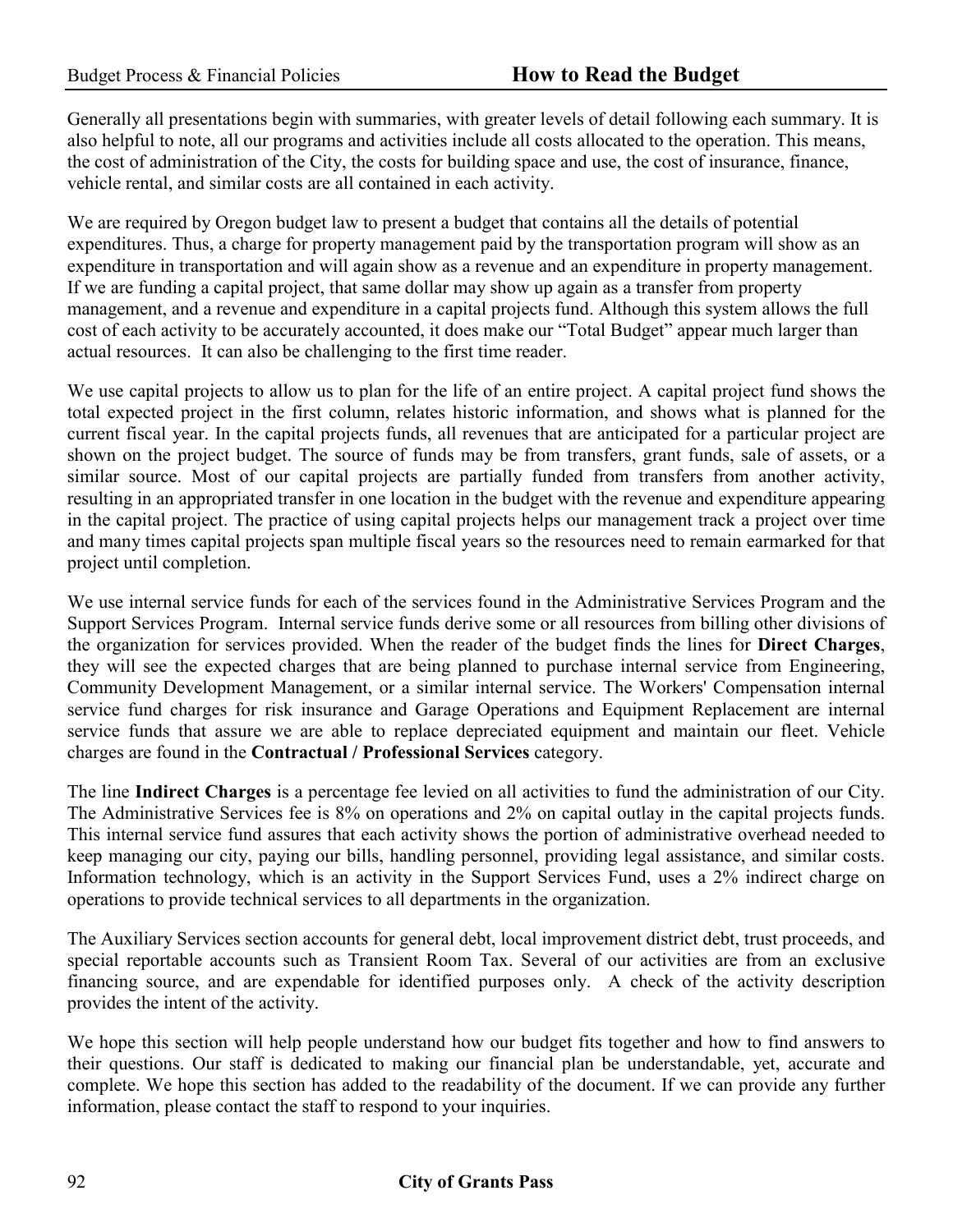# **BUDGET BASICS**

Most local governments in Oregon, from the smallest cemetery district to the largest city, must prepare and adopt an annual budget. (The only exceptions are local governments specifically exempted.) Schools, counties, cities, ports, rural fire protection districts, water districts, urban renewal agencies, and special districts are all subject to the same budget provisions.

This is not unusual. Many states have specific laws which require units of local government to prepare and adopt annual operating budgets. Yet, Oregon's budgeting system is considered one of the most progressive in the nation. Why?

Look at Oregon's Local Budget Law. (You'll find it in Chapter 294 of the Oregon Revised Statutes.) The law does two important things:

- 1. It establishes standard procedures for preparing, presenting, and administering the budget.
- 2. It requires citizen involvement in the preparation of the budget and public disclosure of the budget before its formal adoption.

Many people rely on you, as an elected or appointed official, to see that the annual budget is prepared correctly. State officials check to see that the budget is prepared and administered according to law, and citizens in your district check to see that programs they want and need are adequately funded. This makes budgeting in Oregon a joint effort between the people affected by the budget and the appointed and elected officials responsible for providing the services.

To give the public ample opportunity to participate in the budgeting process, local budget law requires that a budget officer be appointed and a budget committee be formed. The budget officer draws together necessary information and prepares the first draft of the budget. The budget committee then reviews and revises the proposed budget before it is formally approved. Notices are published, budgets are made available for public review, and at least two opportunities for public comment are provided. These requirements encourage public participation in the budget-making process and give public exposure to budgeted programs and fiscal policies before their adoption.

Naturally, citizen involvement varies from one community to the next. If the patrons in your district are active and involved, you may find citizens asking for information not specifically required under local budget law. It is up to your local government to prepare a budget that clearly outlines its fiscal policies and is satisfactory to the voters of the district. If you can make your budget clear and concise, you'll find that taxpayers have a better understanding of the purposes for which their tax dollars are spent. You may also find the citizen input informative and beneficial.

#### *What is a budget?*

A budget is a financial plan containing estimates of expenditures and revenues for a single fiscal year (July 1 through June 30).

Besides outlining programs for the coming year, the budget controls the local government's spending authority. Since the budgeting process encourages citizen input, the budget is also a vehicle for obtaining public opinion about proposed programs and fiscal policies of your district.

The content and detail of each budget will vary substantially because of differences in the purpose, size, and complexity of local governments.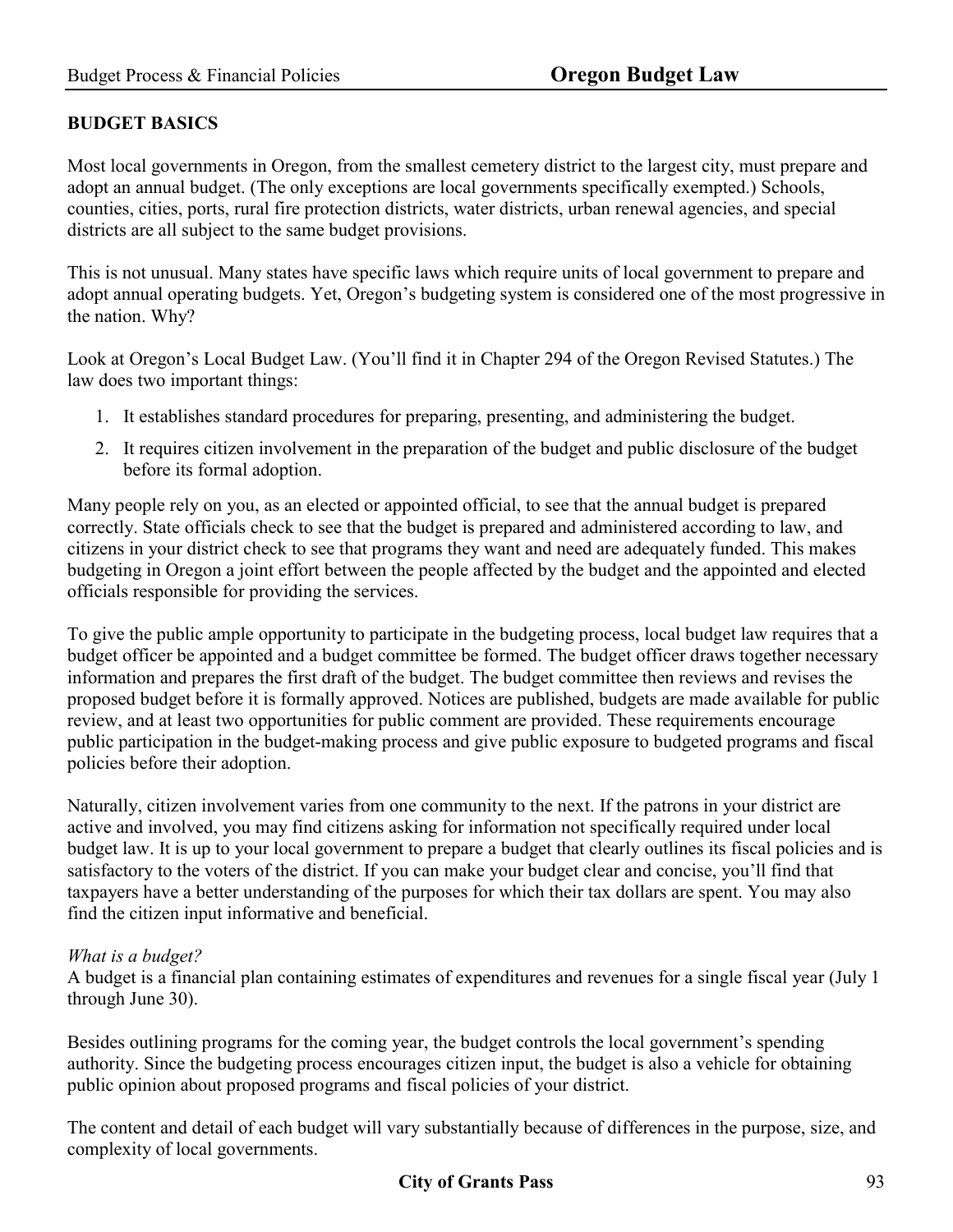# *Who is on the budget committee?*

The budget committee consists of the members of the local governing body (City Council Members) and an equal number of citizens at large. The citizens are appointed by the governing body and serve terms of three years. Terms are staggered so that about one-third of the appointed terms end each year.

# **The budget cycle**

Budgeting is not something you do once a year. It's a continuous operation, and it takes 12 months to complete a cycle. The budgeting process is actually in three parts: The budget is prepared, approved, and finally adopted. Your budget must be prepared far enough in advance so that it can be adopted before June 30. After approving the budget, the governing body adopt the budget and will make the necessary appropriations and certify the tax levy to the county assessor.

To simplify this rather complex process, we've divided budgeting into nine steps.

# **Preparing the budget**

- 1. **Budget officer appointed**. Each local government must have a budget officer, either appointed by the governing body or designated in the local government's charter. The budget officer is under the supervision of either the executive officer or the governing body.
- 2. **Proposed budget prepared**. The budget officer is responsible for preparing or supervising the preparation of the proposed budget for presentation to the budget committee.

# **Approving the budget**

- 3. **Budget officer publishes notice**. When the proposed budget and the budget message are anticipated to be ready, the budget officer publishes a "Notice of Budget Committee Meeting." If notice is only published in a newspaper of general circulation, it must be published at least twice, 5 to 30 days before the scheduled budget committee meeting date. The notice may be published once in a newspaper (5 to 30 days prior to the scheduled budget committee meeting) as long as it is also published on the local government's website at least 10 days before the meeting. The newspaper notice must include the website address. If notice is hand delivered or mailed, only one notice is required not later than 10 days prior to the meeting.
- 4. **Budget committee meets**. At least one meeting must be held to 1) receive the budget message and budget document, and 2) hear the public. The budget officer provides a copy of the proposed budget to each member of the budget committee. The copies may be distributed any time before the advertised budget committee meeting. It is also acceptable to wait and distribute the budget at the advertised meeting. When the budget is given to the budget committee, it becomes a public record and must be made available to the public.

The budget committee members cannot get together in person, by telephone, or e-mail before the advertised meeting to discuss the budget. All budget discussions must be held at public meetings.

At the budget committee meeting, the budget message is delivered. The budget message explains the proposed budget and significant changes in the local government's financial position. At this meeting, the budget committee may provide members of the public the opportunity to ask questions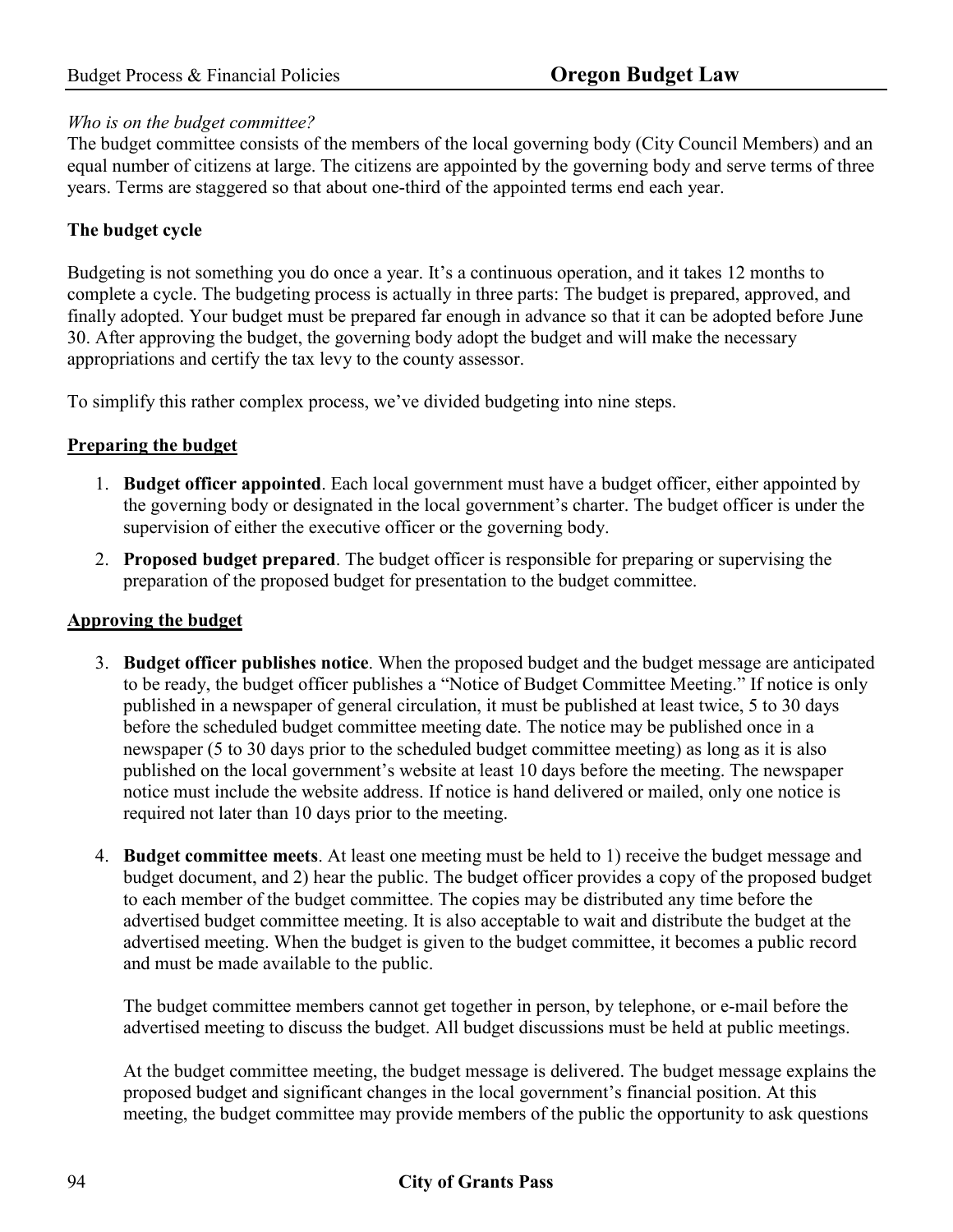about or comment on the budget. If public comment is not allowed at this meeting, the budget committee must provide the public with the opportunity at subsequent meetings.

After the initial meeting, if needed, the budget committee may meet as many times as needed to revise and approve the budget. If two or more meetings are held to take comment from the public, only the first meeting to do so must meet the publication requirements explained in step 3. Notice of additional meetings for this or any other purpose may be provided in the same time frame and manner as notices of meetings of the governing body. Notice of other meetings of the budget committee must be provided as required by Oregon public meeting law. All meetings are open to the public.

5. **Committee approves budget**. When the budget committee is satisfied with the proposed budget, including any additions to or deletions from the one prepared by the budget officer, the budget is approved. If the budget requires an ad valorem tax to be in balance, **the budget committee must approve an amount or rate of total ad valorem property taxes to be certified to the assessor**.

### **Advertising and holding hearings**

6. **Budget summary and notice of budget hearing published**. After the budget is approved, a budget hearing must be held by the governing body. The budget officer must publish a summary of the budget approved by the budget committee and notice of budget hearing 5 to 30 days before the scheduled hearing. This information must either appear in a newspaper of general circulation, be mailed, or be hand delivered.

If no newspaper is published in your district and estimated expenditures for the ensuing year do not exceed \$100,000, you may provide the budget summary and notice of budget hearing by posting it in three conspicuous places within the district for at least 20 days prior to the date of the hearing.

7. **Budget hearing held**. The budget hearing must be held by the governing body on the date specified on the public notices.

The purpose of the hearing is to receive citizens' testimony on the budget approved by the budget committee. Additional hearings may be held. All hearings are open to the public.

# **Adopting the budget**

- 8. **Budget adopted, appropriations made, tax levy declared and categorized**. By law, the governing body may make changes in the approved budget before or after it is adopted, but no later than the beginning of the fiscal year to which the budget relates. However, without first publishing a revised budget summary and holding another budget hearing:
	- Taxes may not be increased beyond the amount approved by the budget committee, and
	- Estimated expenditures in a fund may not be increased by more than \$5,000 or 10 percent, whichever is greater.

After the budget hearing, and after considering relevant testimony, the governing body adopts the budget.

**It should not be formally adopted until the latter part of June** so last-minute revisions to revenue or expenditure estimates can be incorporated.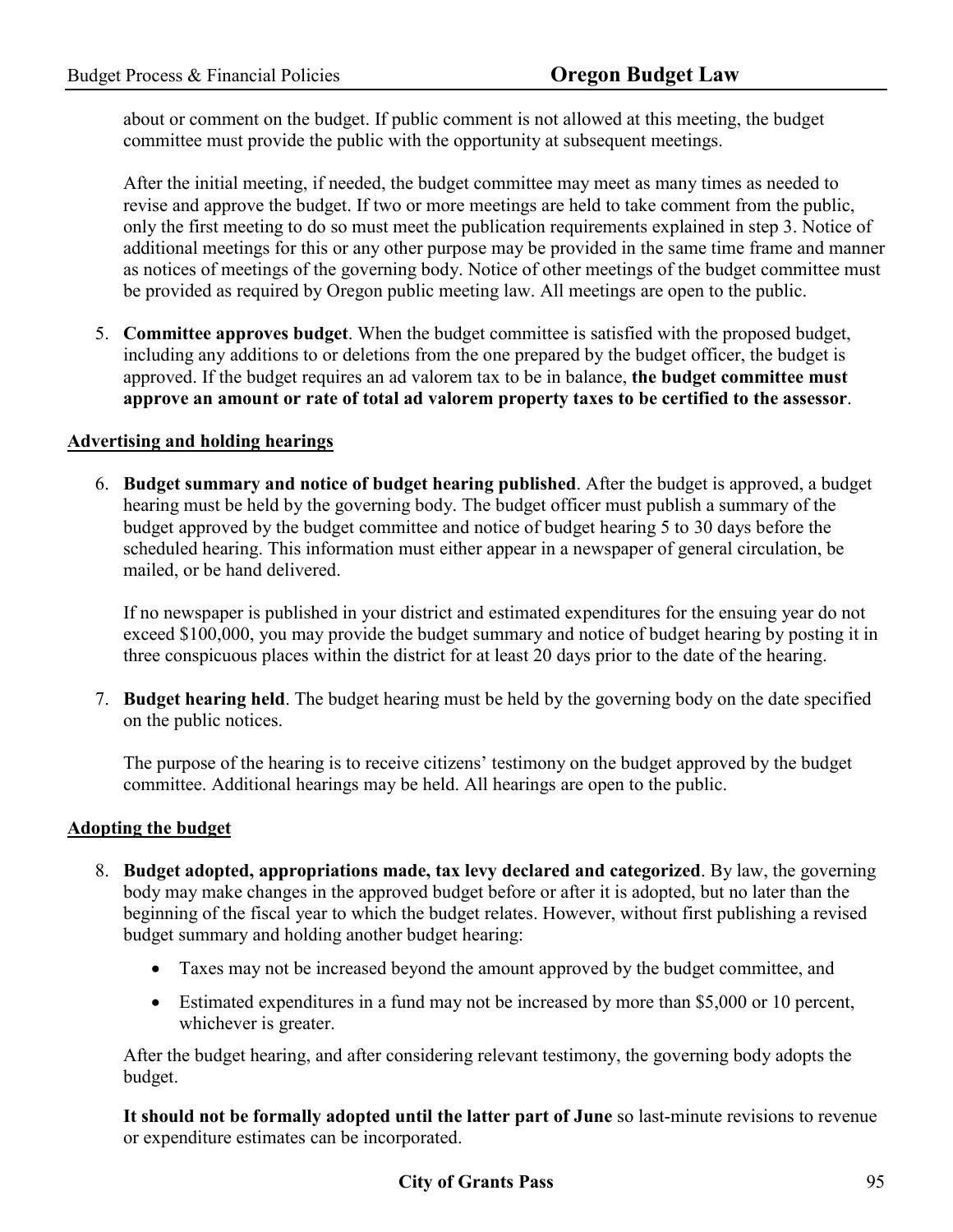The governing body must enact a resolution or ordinance to 1) formally adopt the budget, 2) make appropriations, and if needed, 3) levy, and 4) categorize any tax. The budget is the basis for making appropriations and certifying the tax levy. The resolution or ordinance must be adopted no later than June 30.

9. **Budget filed and levy certified**. The final step in the budget cycle is to certify any necessary property tax levy.

Districts levying a property tax must submit to the county assessor's office on or before July 15:

- Two copies of notice of levy and the categorization certification, and
- Two copies of the adopted resolutions.

Each local government that does not levy a property tax must send a copy of the resolution adopting its budget and making appropriations to the Department of Revenue on or before July 15. Others send a copy of the complete budget to the county clerk.

The section titled "Oregon Budget Law" is generally an excerpt taken from the Oregon Department of Revenue publication *Local Budgeting in Oregon 2012 Edition*.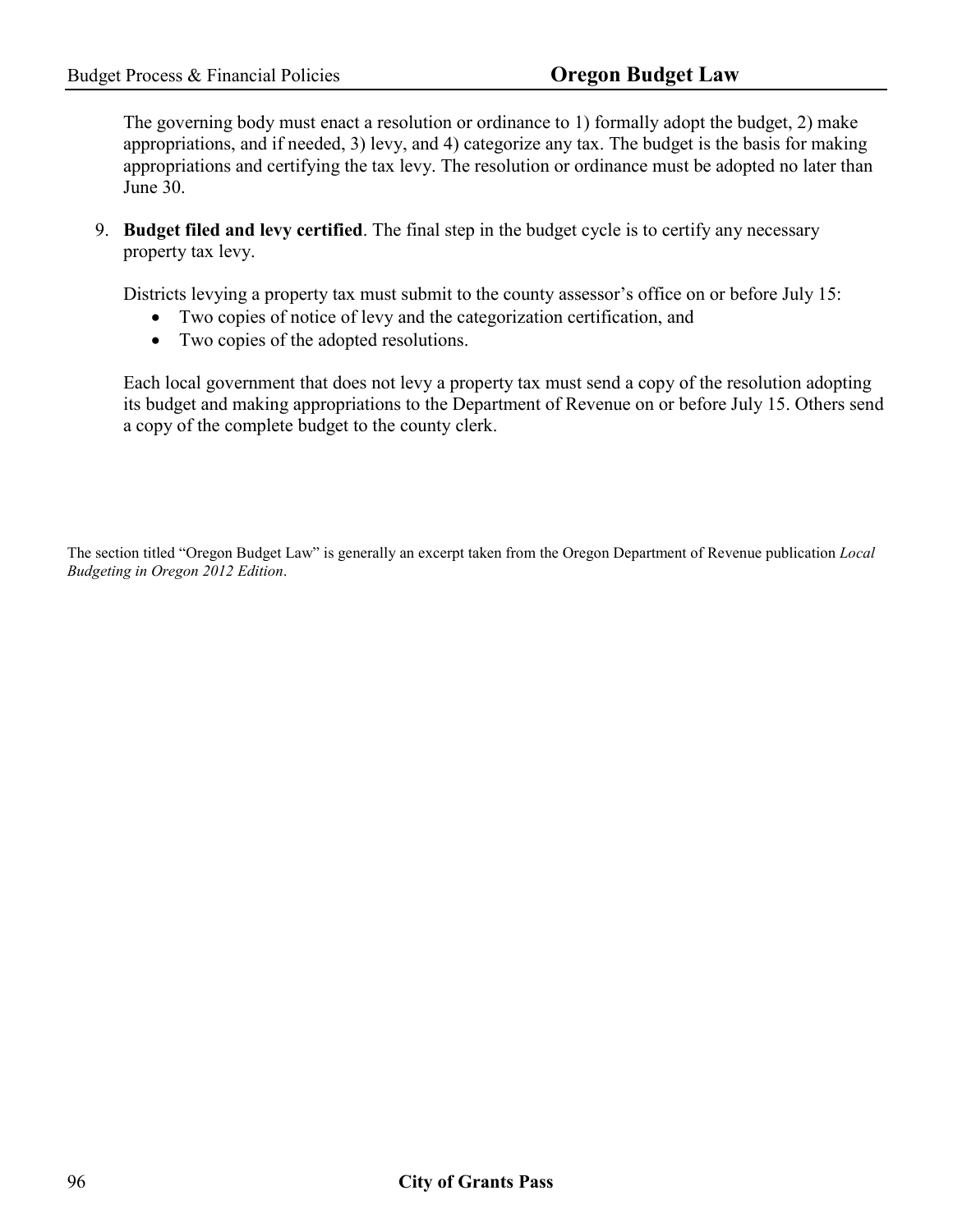### RESOLUTION NO. 14-6220

# A RESOLUTION OF THE COUNCIL OF THE CITY OF GRANTS PASS ADOPTING THE BUDGET AND MAKING APPROPRIATIONS FOR FISCAL YEAR 2014-2015.

### RESOLUTION ADOPTING THE FY'15 BUDGET

WHEREAS the City of Grants Pass hereby adopts a budget for Fiscal Year 2014-2015 in the sum of \$113,377,520 now on file at the Grants Pass Municipal Building.

#### RESOLUTION MAKING APPROPRIATIONS

NOW, THEREFORE, BE IT RESOLVED, that the amounts for the fiscal year beginning July 1, 2014 and for the purposes shown below are hereby appropriated as follows:

| General Fund<br>Mayor and Council<br>Public Safety Fire Rescue Division<br>Public Safety Police Division<br>Public Safety Support Division<br><b>Crisis Support Services</b><br>Sobering Center<br>Park Maintenance Services<br><b>Aquatic Services</b><br><b>Recreation Services</b><br><b>Planning Services</b><br><b>Building and Safety Services</b><br>Economic Development Services<br>Downtown Development Services<br><b>Tourism Promotion Services</b><br>General Program Operations<br><b>Inter-fund Transfers</b><br>Contingency | 297,135<br>5,664,603<br>9,367,099<br>3,000,117<br>44,000<br>130,000<br>1,662,921<br>125,288<br>156,134<br>813,131<br>528,366<br>170,665<br>382,730<br>345,168<br>1,306,328<br>1,826,700<br>2,507,242 |                     |
|---------------------------------------------------------------------------------------------------------------------------------------------------------------------------------------------------------------------------------------------------------------------------------------------------------------------------------------------------------------------------------------------------------------------------------------------------------------------------------------------------------------------------------------------|------------------------------------------------------------------------------------------------------------------------------------------------------------------------------------------------------|---------------------|
| <b>Total General Fund Appropriation</b>                                                                                                                                                                                                                                                                                                                                                                                                                                                                                                     |                                                                                                                                                                                                      | <u>\$28,327,627</u> |
| <b>Administrative Services Fund</b>                                                                                                                                                                                                                                                                                                                                                                                                                                                                                                         |                                                                                                                                                                                                      |                     |
| <b>Management Services</b><br><b>Finance Services</b><br>Legal Services<br><b>Human Resources</b><br>General Program Operations<br>Contingency                                                                                                                                                                                                                                                                                                                                                                                              | 671,851<br>1,671,751<br>310,954<br>525,172<br>349,935<br>450,779                                                                                                                                     |                     |
| <b>Total Administrative Fund Appropriation</b>                                                                                                                                                                                                                                                                                                                                                                                                                                                                                              |                                                                                                                                                                                                      | \$3,980,442         |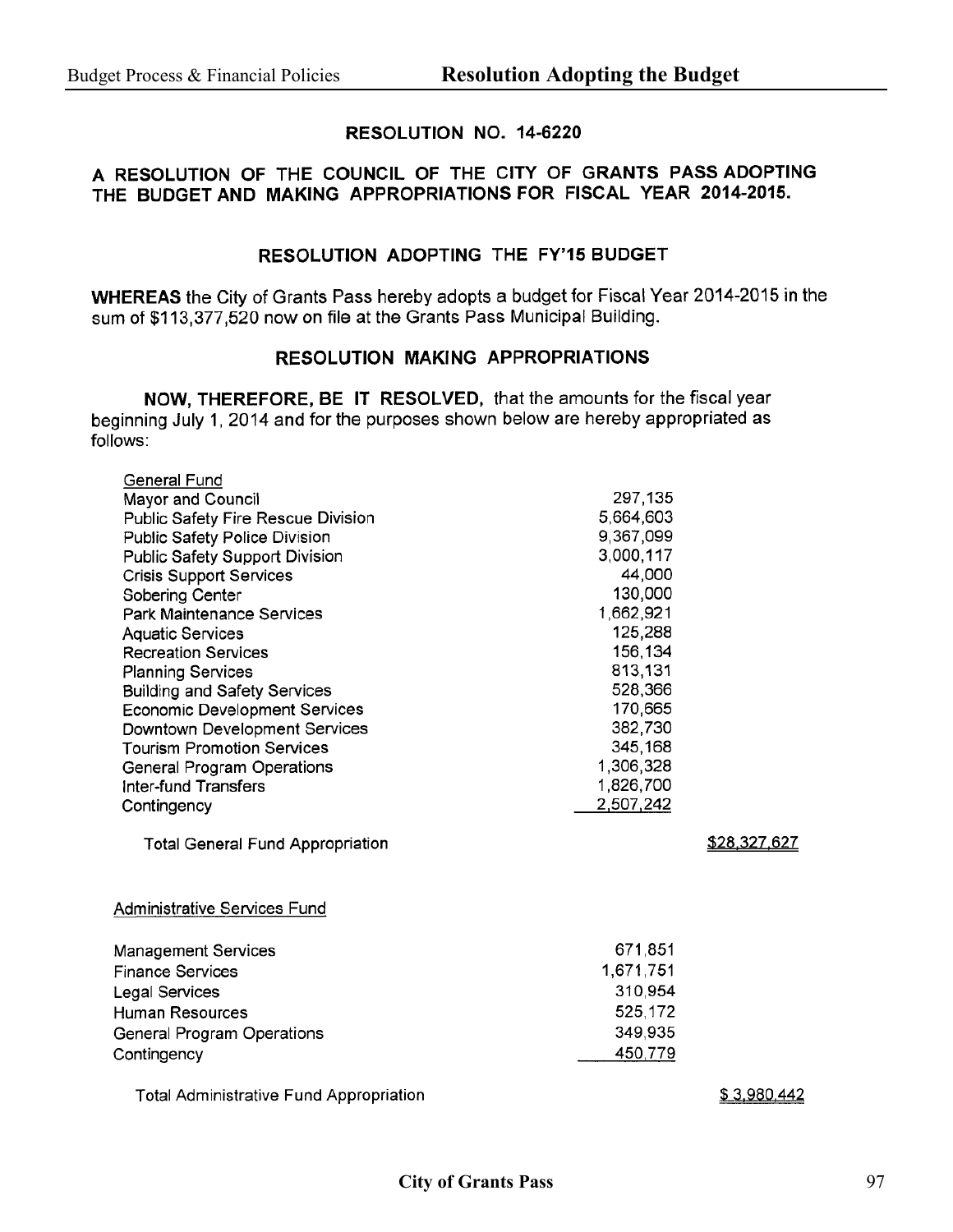| <b>Transportation Fund</b>                                                                                                                                        |                                                                    |                 |
|-------------------------------------------------------------------------------------------------------------------------------------------------------------------|--------------------------------------------------------------------|-----------------|
| Street & Drainage Maintenance Services<br><b>Customer Services</b><br><b>Street Lighting</b><br>General Program Operations<br>Inter-fund Transfers<br>Contingency | 1,327,022<br>175,053<br>367,100<br>425,470<br>1,201,952<br>459,258 |                 |
| <b>Total Street Utility Fund Appropriation</b>                                                                                                                    |                                                                    | \$3,955,855     |
| Storm Water and Open Space Fund                                                                                                                                   |                                                                    |                 |
| Storm Water Maintenance<br><b>Customer Services</b><br>General Program Operations<br>Debt Service<br>Contingency                                                  | 0<br>0<br>0<br>146,205<br>358                                      |                 |
| Total Storm Water and Open Space Appropriation                                                                                                                    |                                                                    | 146,563<br>\$   |
| Transient Room Tax Fund                                                                                                                                           |                                                                    |                 |
| <b>Materials &amp; Services</b><br>Contingency<br>Inter-fund Transfers                                                                                            | 10,900<br>50,000<br>1,323,100                                      |                 |
| Total Transient Room Tax Fund Appropriation                                                                                                                       |                                                                    | 1,384,000<br>\$ |
| Debt Service/Bancroft Fund                                                                                                                                        |                                                                    |                 |
| <b>Materials &amp; Services</b><br><b>Debt Service</b><br>Inter-fund Transfers<br>Contingency                                                                     | 18,000<br>150,000<br>750,000<br>17,574                             |                 |
| <b>Total Debt Service/Bancroft Bond Appropriation</b>                                                                                                             |                                                                    | \$935,574       |
| Debt Service/General Obligation Bond                                                                                                                              |                                                                    |                 |
| Debt Service                                                                                                                                                      | 1,071,200                                                          |                 |
| Total Debt Service/General Obligation Bond Appropriation                                                                                                          |                                                                    | \$1,071,200     |
| <b>Community Development Block Grant Fund</b>                                                                                                                     |                                                                    |                 |
| <b>Materials &amp; Services</b><br>Inter-fund Transfers<br>Contingency                                                                                            | 406,000<br>250,000<br>189,844                                      |                 |
| <b>Total Community Development Block Grant Appropriation</b>                                                                                                      |                                                                    | \$845,844       |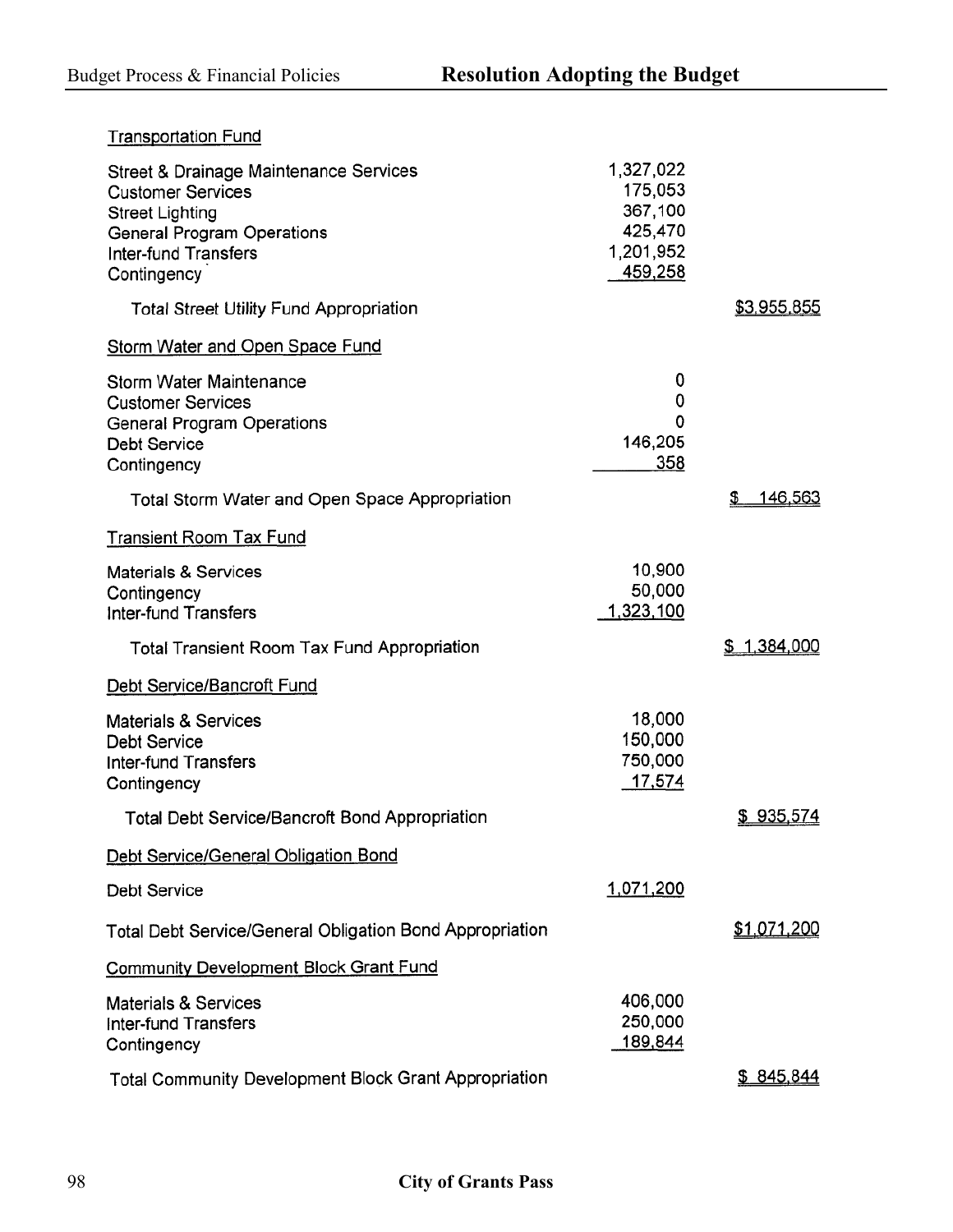| Downtown & Industrial Loan Fund                                                         |                             |                     |
|-----------------------------------------------------------------------------------------|-----------------------------|---------------------|
| Materials & Services<br>Contingency<br>Inter-fund Transfers                             | 350,000<br>632,885<br>5,000 |                     |
| Total Downtown & Industrial Loan Fund Appropriation                                     |                             | \$987,885           |
| <b>Transportation Projects Fund</b>                                                     |                             |                     |
| Capital Outlay                                                                          | <u>11,744,699</u>           |                     |
| Total Transportation Projects Fund Appropriation                                        |                             | <u>\$11,744,699</u> |
| Stormwater & Open Space Projects Fund                                                   |                             |                     |
| Capital Outlay<br>Inter-fund Transfers                                                  | 232,549<br>112,000          |                     |
| Total Storm Water & Open Space Projects Fund Appropriation                              |                             | \$344.549           |
| <b>Water Projects Fund</b>                                                              |                             |                     |
| Capital Outlay                                                                          | 3,872,568                   |                     |
| Total Water Projects Fund Appropriation                                                 |                             | \$3,872,568         |
| <b>Wastewater Projects Fund</b>                                                         |                             |                     |
| Capital Outlay                                                                          | 5,437,462                   |                     |
| <b>Total Wastewater Projects Fund Appropriation</b>                                     |                             | \$5,437,462         |
| <b>Lands and Building Projects Fund</b>                                                 |                             |                     |
| Capital Outlay<br>Debt Service                                                          | 11,510,694<br>1,460,000     |                     |
| Total Lands & Buildings Projects Fund Appropriation                                     |                             | \$12,970,694        |
| <b>Solid Waste Projects Fund</b>                                                        |                             |                     |
| Capital Outlay<br>Inter-fund Transfers<br>Total Solid Waste Projects Fund Appropriation | 1,512,976<br>29,000         | <u>\$1,541,976</u>  |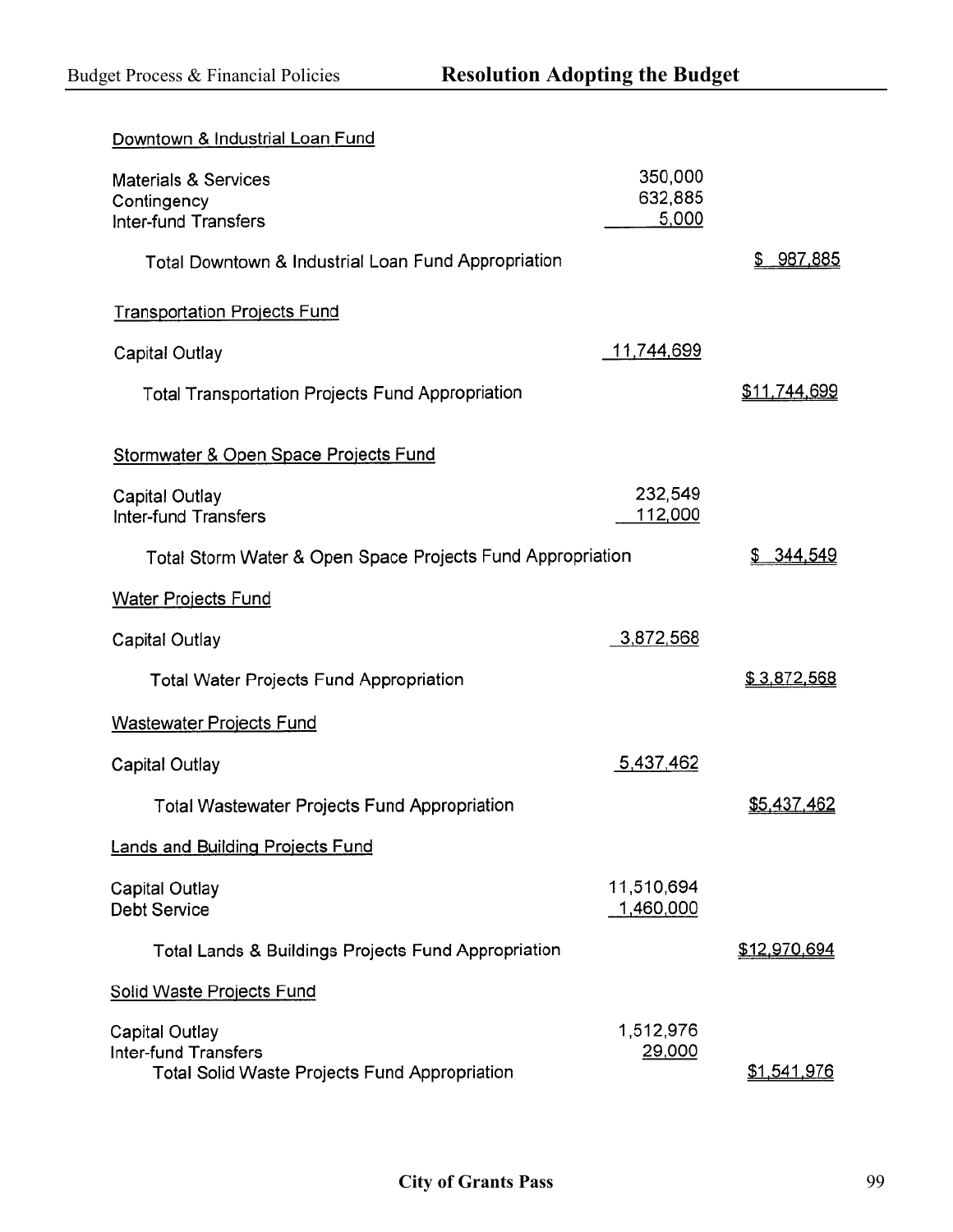| <b>Water Fund</b>                                 |           |                  |
|---------------------------------------------------|-----------|------------------|
| <b>Water Treatment</b>                            | 1,695,164 |                  |
| <b>Water Distribution</b>                         | 1,310,484 |                  |
| <b>Customer Services</b>                          | 366,960   |                  |
| <b>Debt Services</b>                              | 504,770   |                  |
| General Program Operations                        | 371,355   |                  |
| Contingency                                       | 1,107,270 |                  |
| <b>Inter-fund Transfers</b>                       | 2,224,177 |                  |
| <b>Total Water Fund Appropriation</b>             |           | \$7,580,180      |
| <b>Wastewater Fund</b>                            |           |                  |
| <b>Wastewater Collection</b>                      | 777,652   |                  |
| <b>Wastewater Treatment</b>                       | 2,278,209 |                  |
| <b>Customer Services</b>                          | 408,653   |                  |
| Debt Service                                      | 941,963   |                  |
| General Program Operations                        | 390,740   |                  |
| Contingency                                       | 1,264,973 |                  |
| Inter-fund Transfers                              | 1,782,392 |                  |
| Total Wastewater Fund Appropriation               |           | \$7,844,582      |
| <b>Solid Waste Fund</b>                           |           |                  |
| <b>Field Operations</b>                           | 25,644    |                  |
| Post Closure Operations                           | 115,820   |                  |
| <b>General Program Operations</b>                 | 14,230    |                  |
| Contingency                                       | 204,424   |                  |
|                                                   |           |                  |
| Total Solid Waste Fund Appropriation              |           | \$360,118        |
| <b>Environmental Waste Fees Fund</b>              |           |                  |
| <b>Materials &amp; Services</b>                   | 251,000   |                  |
| Total Environmental Waste Fees Fund Appropriation |           | <u>\$251,000</u> |
| <b>Fleet Operations Fund</b>                      |           |                  |
| Garage Operations                                 | 894,664   |                  |
| Equipment Replacement                             | 1,563,508 |                  |
| Inter-fund Transfers                              | 1,150,000 |                  |
| Contingency                                       | 476,228   |                  |
|                                                   |           |                  |
| Total Fleet Operations Fund Appropriation         |           | \$4,084,400      |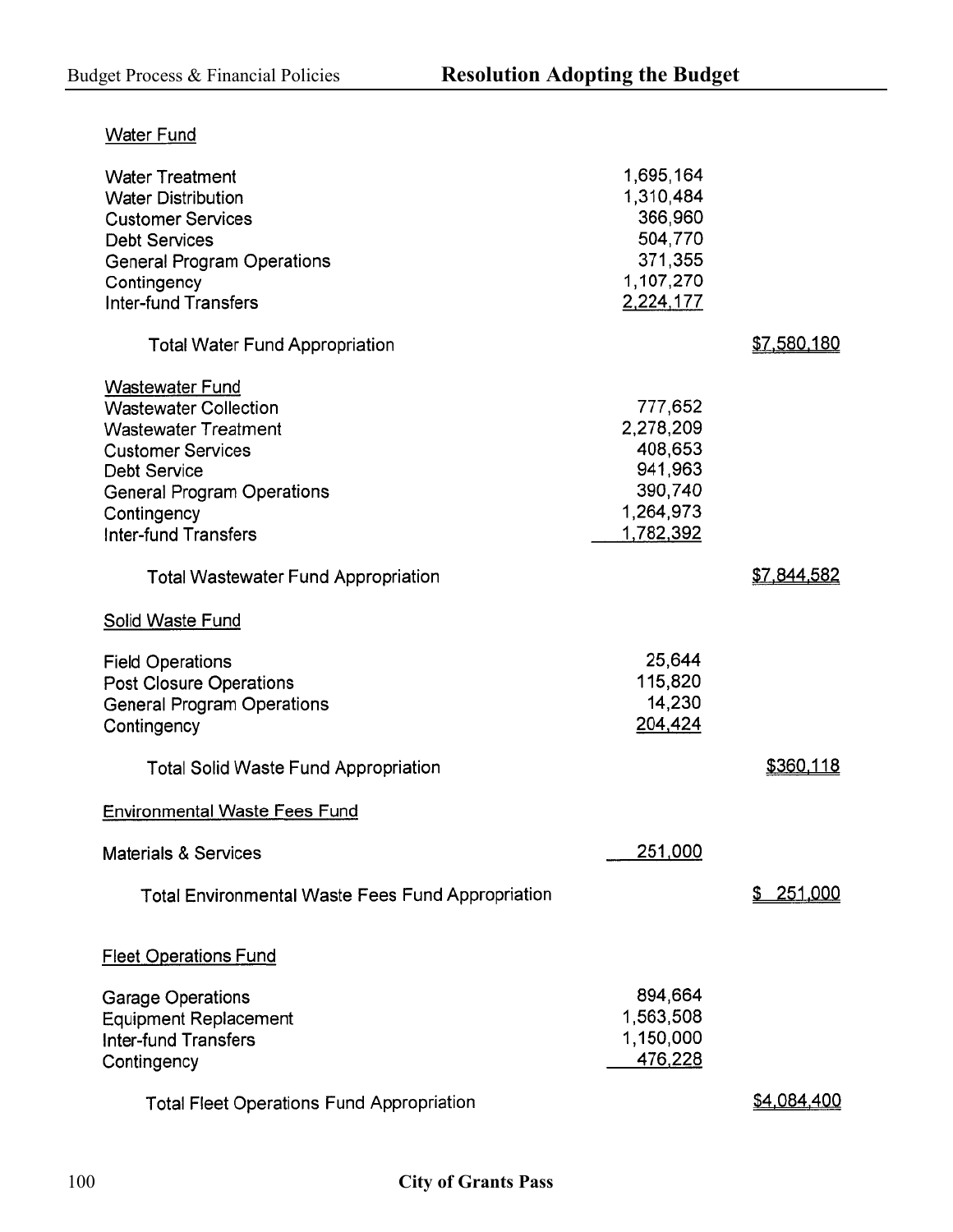Support Services Fund

| Community Development Management Services<br><b>Engineering Services</b><br>Property Management Services<br>Information Technology<br>Inter-fund Transfers<br>Contingency      | 1,104,418<br>787,789<br>701,700<br>721,769<br>20,000<br>559,546 |             |
|--------------------------------------------------------------------------------------------------------------------------------------------------------------------------------|-----------------------------------------------------------------|-------------|
| <b>Total Support Services Fund Appropriation</b>                                                                                                                               |                                                                 | \$3,895,222 |
| Insurance Fund<br>Workers' Compensation Insurance Services<br>General Insurance Service<br><b>Benefits Administration</b><br>Contingency<br>Total Insurance Fund Appropriation | 443,672<br>619,445<br>47,823<br>933,415                         | \$2,044,355 |
| <b>Agency Fund</b>                                                                                                                                                             |                                                                 |             |
| Materials & Services                                                                                                                                                           | 37,500                                                          |             |
| Total Agency Fund Appropriation                                                                                                                                                |                                                                 | \$37,500    |
| Total Appropriations, All Funds<br>Total Un-appropriated Amounts, All Funds<br><b>Total Budget</b>                                                                             | 10,624,225<br>114,268,520                                       | 103,644,295 |

NOW, THEREFORE, BE IT RESOLVED by the Council of the City of Grants Pass that the budget for fiscal year 2014-2015 is hereby adopted and appropriations are authorized by the Council.

EFFECTIVE DATE of this Resolution shall be immediate upon its passage by the City Council and approval by the Mayor.

ADOPTED by the Council of the City of Grants Pass, Oregon, in regular session this  $18<sup>th</sup>$  day of June, 2014.

by the Mayor of the City of Grants Pass, SUBMITTED to and 14 to be effective on the date indicated as adopted by the Oregon, this Zday of June. City Council

Darin Fowler, Mayor

**ATTEST** Karen Frerk, City Recorder

Date submitted to Mayor:  $\sqrt{1^q/1^q}$ 

Approved as to Form, Mark Bartholomew, City Attorney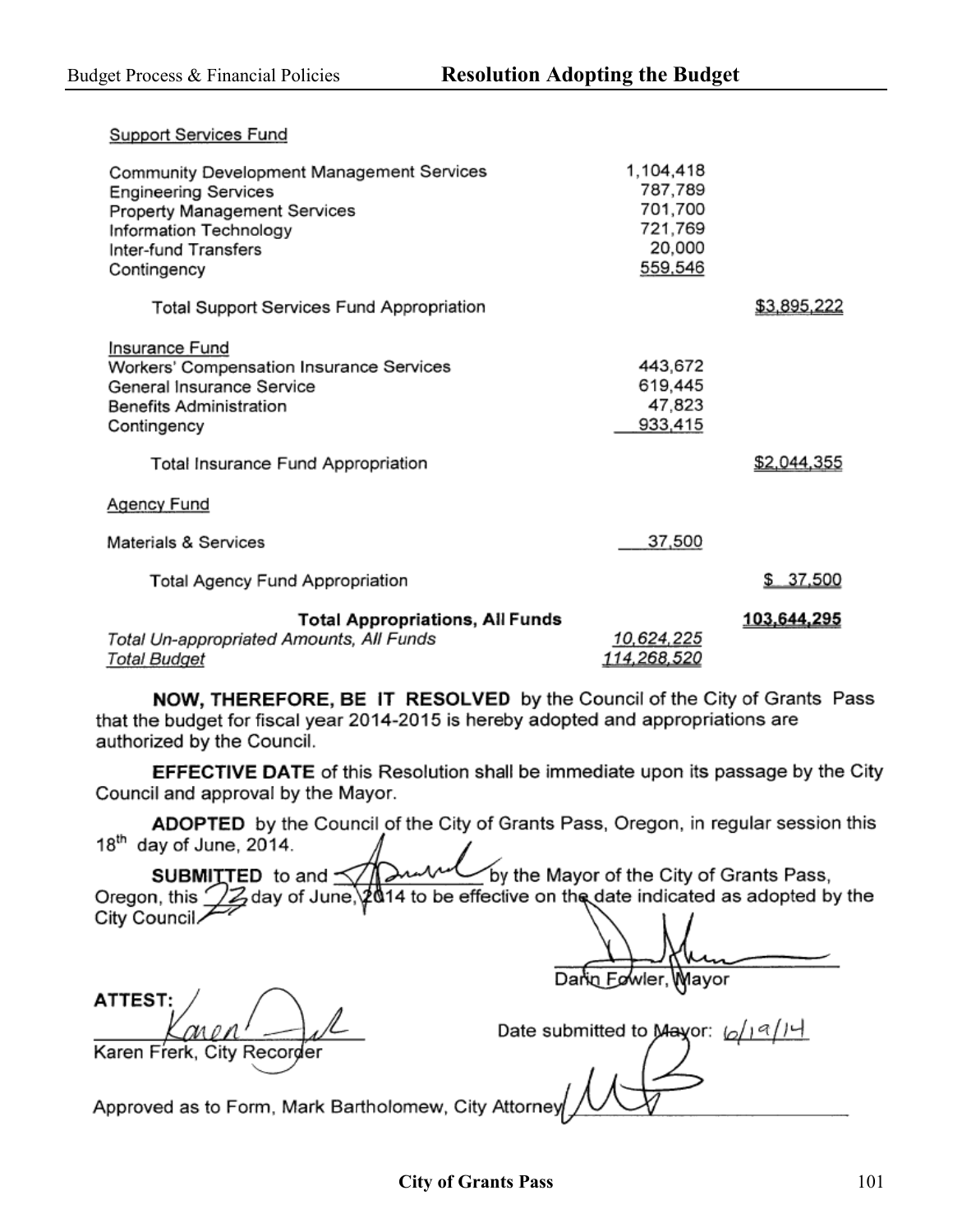#### RESOLUTION NO. 14-6219

#### A RESOLUTION OF THE COUNCIL OF THE CITY OF GRANTS PASS LEVYING TAXES AND CATEGORIZING TAXES FOR FISCAL YEAR 2014-2015.

RESOLUTION LEVYING AD VALOREM TAXES AND CATEGORIZING TAXES

**BE IT RESOLVED** that the Council of the City of Grants Pass hereby levies the taxes provided for in the adopted budget:

- 1. At the rate of \$4.1335 per \$1,000 of assessed value for the General Fund Permanent Rate Levy; and
- 2. At the rate of \$1.7900 per \$1,000 of assessed value for the General Fund/Public Safety Local Option Levy; and
- 3. \$1,087,807 total bond levy for the Debt Service Fund/Public Safety General **Obligation Bond.**

AND, that these taxes are hereby imposed and categorized for tax year 2014-2015 upon the assessed value of all taxable property within the City as follows:

#### **CATEGORIZING TAXES**

|                                                                              | Subject to the<br>General<br>Government<br>Limitation | Excluded from<br>the Limitation |
|------------------------------------------------------------------------------|-------------------------------------------------------|---------------------------------|
| General Fund Permanent Tax Rate Levy                                         | \$4.1335/\$1,000                                      | -0-                             |
| General Fund/Public Safety Local Option Levy                                 | \$1.7900/\$1,000                                      | -0-                             |
| Debt Service Fund/Public Safety General Obligation<br>Bond (total bond levy) | -0-<br>S                                              | \$1,087,807                     |

**EFFECTIVE DATE** of this Resolution shall be immediate upon the passage and signature by the Mayor in accord with the Grants Pass City Charter.

ADOPTED by the Council of the City of Grants Pass, Oregon, in regular session this 18<sup>th</sup> day of June 2014.

SUBMITTED to and by the Mayor of the City of Grants Pass, Oregon, this  $\angle$  $\mathscr{D}_1$  day of June,

Darin 1avor

**ATTEST:** 

Date submitted to Mayor:  $\frac{1}{6}$ /19

Karen Frerk, City Recorder

Approved as to Form, Mark Bartholomew, City Attorney

#### 102 **City of Grants Pass**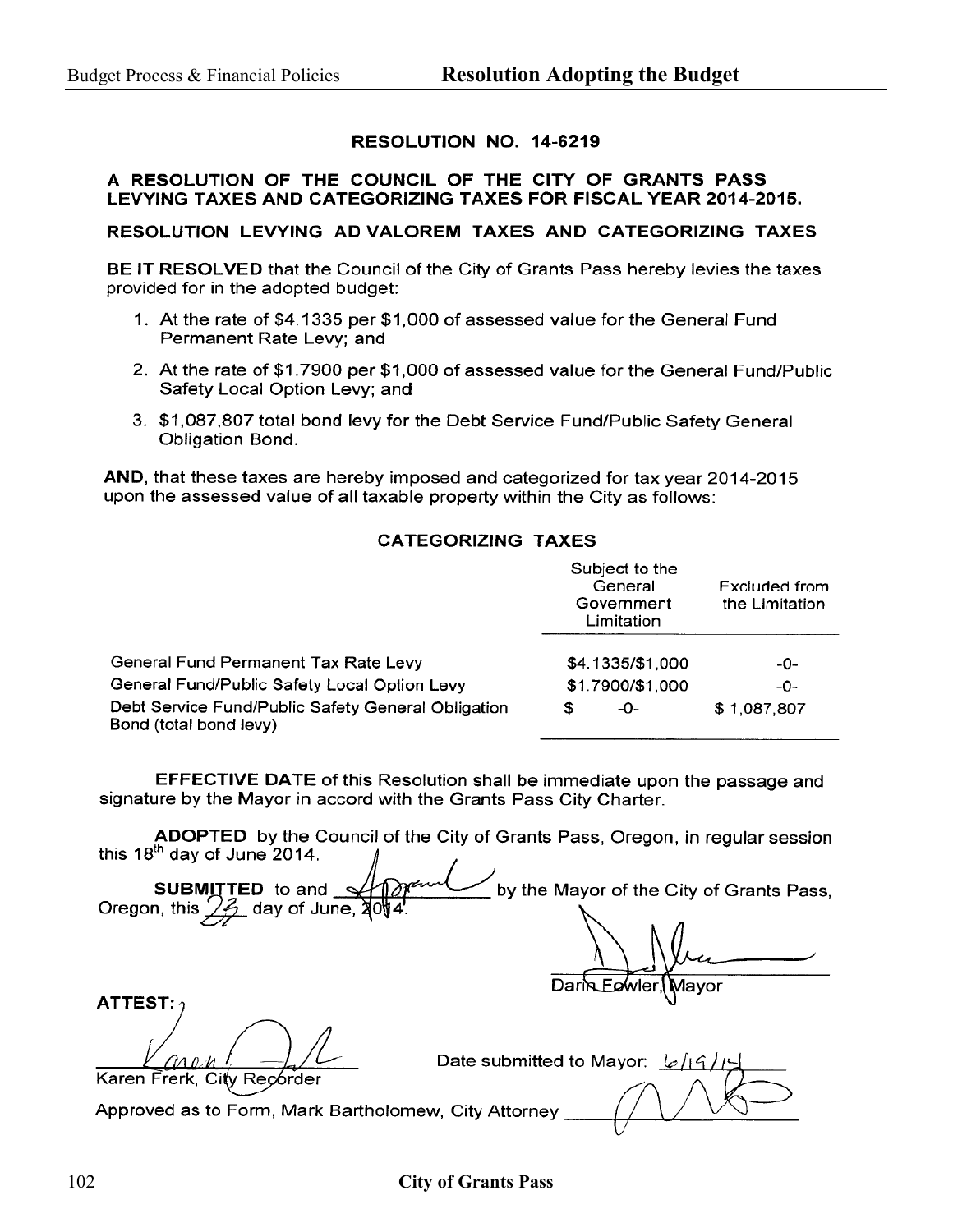#### **GENERAL SUPPORT RESOURCES**: *are those revenues that can be allocated to any program according to need.*

### Property Tax

Property Tax: is a tax levied against all taxable land and structures in the City. The tax requirement is based on the assessed value of the property. Approximately 93 percent of the tax levy is collected in the current fiscal year and the balance is collected over the next several years as delinquent taxes.

Delinquent Taxes: are those taxes that are not paid in the fiscal year in which they were levied.

### Taxes Other Than Property

Franchise: is a tax collected from public service agencies for the use of the City owned right-of-way. The major franchise agreements are for electric, gas, cable television, garbage collection and telephone.

Business License: a tax levied against all businesses operating within the City based on the number of employees.

### Licenses and Permits

Liquor License: a license required of all establishments serving alcoholic beverages.

Peddlers License: a license required of all retailers temporarily marketing goods and services in the city.

#### Revenue from Other Agencies

State Revenue sharing: a dedicated portion of state liquor tax, which is distributed to local governments to be used at their discretion. It is distributed on the bases of population and the local taxing effort.

Cigarette Tax: a state shared revenue collected through a state tax on the sale of cigarettes. It is distributed to cities on the basis of population.

Liquor Tax: a state shared revenue collected through a state tax on the sale of alcoholic beverages. It is distributed to cities on the basis of population.

#### Use of Assets

Interest: is earned on temporarily idle funds in accordance with the investment policy adopted by Council. These funds are made available when the income is received, before it needs to be dispersed.

#### Fees and Charges

Business License Transfer Fee: is charged to businesses that are transferring their business license to another location or business name.

Environmental Program Fee: is paid by the Solid Waste franchise haulers on each ton of refuse collected to be used for environmental clean-up.

#### Other Revenue

These revenues are ones not appropriately charged elsewhere.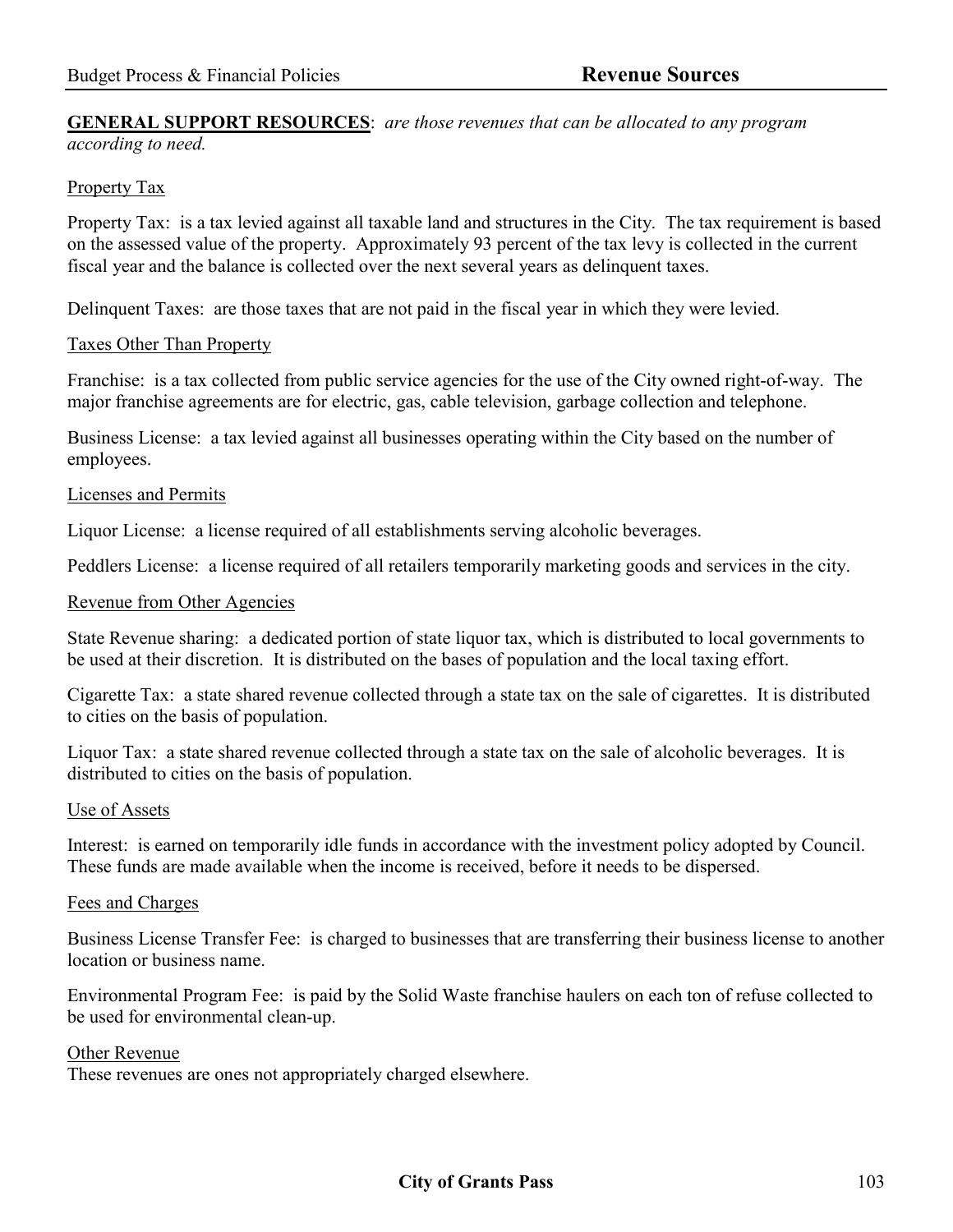**PROGRAM GENERATED RESOURCES**: *are those revenues that are directly attributable to programs, efforts or activities. They are allocated to that program.* 

Taxes: are those property taxes which are collected and allocated for a specific program. This includes special levies, bonded debt and other program taxes.

Licenses and Permits: are those fees required by programs. A majority are for the various building permits.

Fines and forfeitures: are those fines collected by programs, primarily parking and court fines.

Revenue from other Agencies: are those revenues collected for services to other agencies, primarily the 911 Agency that serves the whole County.

Use of Assets: are the revenues from rent or sale of city property and interest on funds.

Fees and charges: are the charges for services provided by programs. A majority of these revenues are in the Water, Wastewater, Solid Waste, Streets and Storm Water Utility programs.

Other Revenues: are those revenues which cannot be appropriately charged elsewhere.

Direct Charges for Services: are the charges from one operating program to another program for services.

Transfers: are interfund accounting transactions made only on Council approval. Generally, they are transfers of resources from an operating fund to a capital projects fund or from a special revenue fund to an operating fund.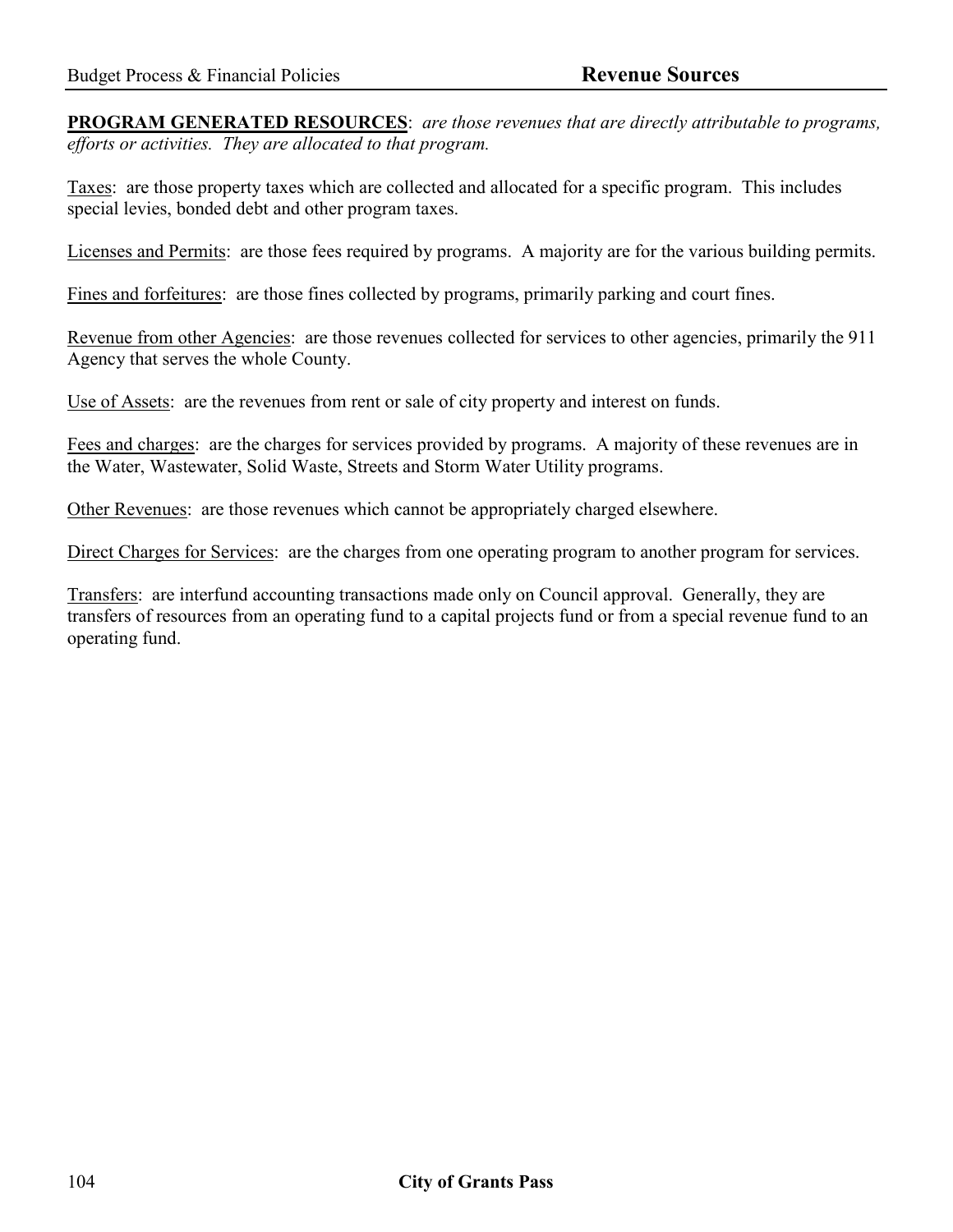

A key function of fund accounting is to segregate resources. With governments having too many funds to include information on each individual fund, GAAP has required that governmental fund data be presented separately for each individual *major* governmental fund (definition of major fund is found in the glossary). By definition, the general fund is always considered a major fund. The City's audited financial statement also considers the Solid Waste Fund, the Bancroft Fund, the Transportation Projects Fund (found in the Street Utility Fund) and the Lands and Buildings Projects Fund, major governmental funds.

Governmental funds use a current financial resources measurement focus and the modified accrual basis of accounting. This means revenues are recognized when measurable and available. Expenditures are recognized when a current liability is incurred. Long-term liabilities such as debt service expenditures, as well as expenditures related to compensated absences and claims and judgments are recorded only when payment is due.

Proprietary and fiduciary funds use the economic resources measurement focus and the accrual basis of accounting. Revenues are recorded when earned and expenses are recorded when a liability is incurred, regardless of the timing of a related cash flows. The enterprise proprietary funds are also subject to the classification standards for major funds. Currently the City presents both the Water and Wastewater funds as major funds.

Individual funds are described below by fund type. The definition of each major governmental fund has been included in the appropriate fund type.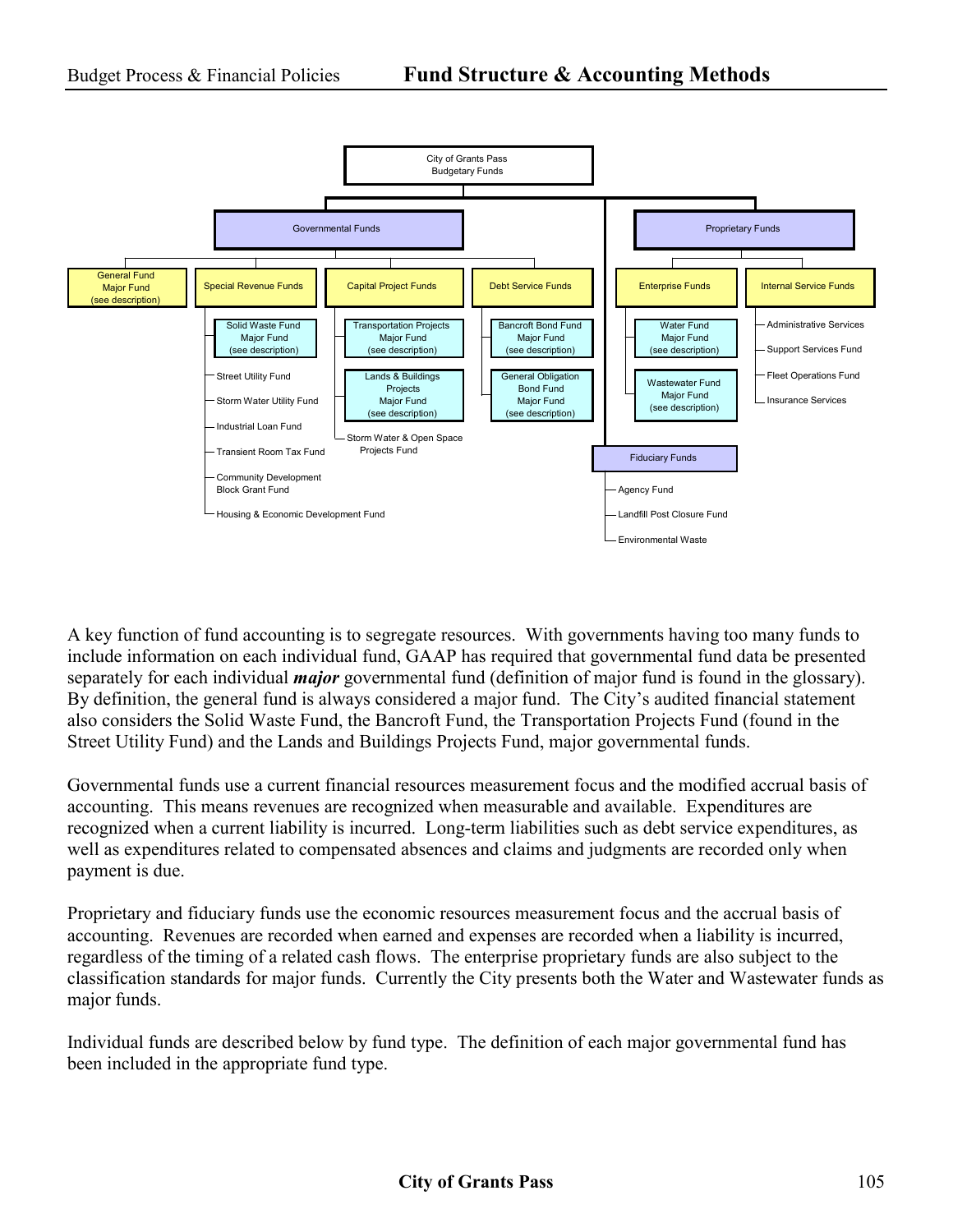# **General Fund**

This fund accounts for all financial resources except those to be accounted for in another fund. Resources include beginning fund balance, taxes, licenses and permits, intergovernmental revenue, fines and forfeitures, charges for services, interest on investments, miscellaneous revenues and inter-fund transfers. Expenditures are for the programs of Policy & Legislation, Public Safety, Parks and Development. Activities include: Mayor & Council, Public Safety Police Division, Public Safety Fire Division, Public Safety Support Division, Crisis Support, Street Lighting, Park Maintenance, Aquatics, Recreation, Planning, Building and Safety, Economic Development, Tourism and Downtown. This fund uses the modified accrual method of accounting.



# **Special Revenue Funds**

Special Revenue Funds account for the proceeds of specific revenue sources that are legally restricted to expenditures for specified purposes. Special revenue funds account for transactions using the modified accrual method of accounting.

*Community Development Block Grant Fund.* This fund was created in the nineteenseventies to account for Block Grants, both HUD and State funded and related expenditures.

*Housing and Economic Development Fund*. This fund accounts for the activity of the Industrial Loan and Downtown Loan programs.

*Solid Waste Fund.* This fund accounts for the administration of franchise collection service for solid waste, planning, development and oversight responsibilities for closure and postclosure activities at the landfill and recycling programs.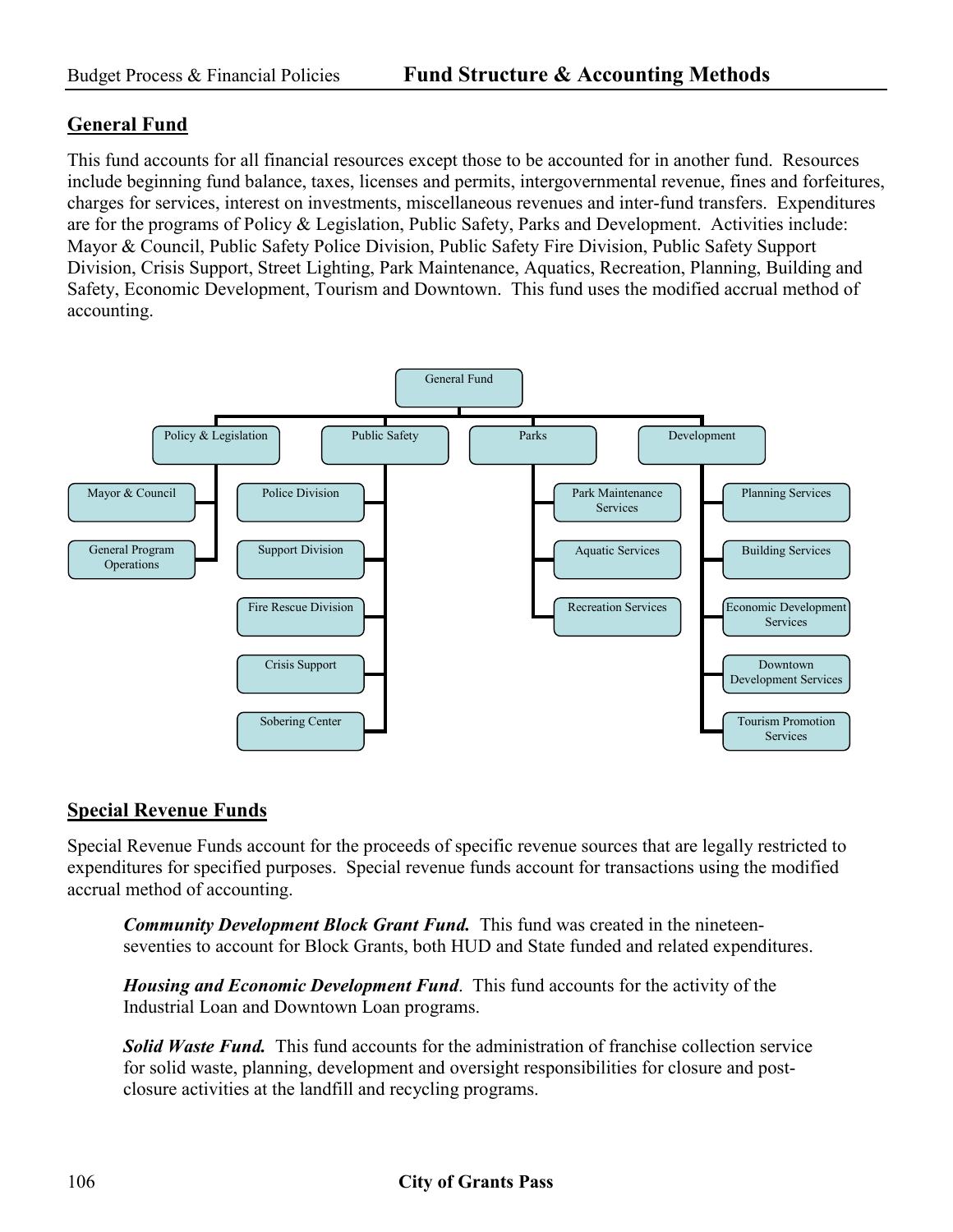*Storm Water Utility Fund.* This new fund will account for revenues from a yet to be adopted storm water utility fee. Once adopted, initial expenditures will be for implementation and administration costs associated with the billing and collection of fees. Once established, revenues are anticipated to be sufficient to provide for maintenance and repair of storm drain facilities.

**Street Utility Fund.** Formerly called State Gas Tax, this fund accounts for revenues from the state road tax, street utility fees, charges for services and miscellaneous sources. Expenditures are for the maintenance, repair and surfacing of streets and administrative costs associated with the billing and collecting of fees.

*Transient Room Tax Fund.* This fund was created in 1982 to account for the receipt and disbursement of room tax revenues.

# **Capital Projects Funds**

Capital improvement funds are established to account for financial resources that are used for the acquisition or construction of major capital facilities (other than those financed by enterprise funds, internal service funds, special assessment funds and trust funds). Capital projects funds use the modified accrual method of accounting.

*Lands and Building Projects Fund.* This fund accounts for the purchase of property, construction of buildings and major repair and replacement projects for the City's parkland and facilities. Revenues are derived from grants, donations, sale of assets and transfers from various funds.

*Transportation Projects Fund*. This fund accounts for new construction, major repair and maintenance of road surfaces, sidewalks, traffic control devices and bike paths. Revenues are dependent upon the street utility fees and state gas tax, as well as system development charges, grants and transfers from various funds.

*Storm Water and Open Space Projects Fund.* This fund accounts for the planning, acquisition and capital development of facilities to accommodate and control storm water runoff. Revenues will be derived from anticipated system development charges and storm water utility fees.

# **Debt Service Funds**

The Debt Service Fund accounts for the accumulation of receipts from property owners to satisfy assessments against their property for improvement projects such as street construction and water line installation. Expenditures and revenues are accounted for on the modified accrual method of accounting.

**Bancroft Bonds.** These revenues come from Bancroft (Local Improvement District) bonded assessments. They are expended for the retirement of local improvement district bonded debt principal and interest until such debts have been fulfilled.

*General Obligation Bonds.* These revenues come from levied property taxes. They are expended for the retirement of general obligation bonded debt principal and interest until such debts have been fulfilled.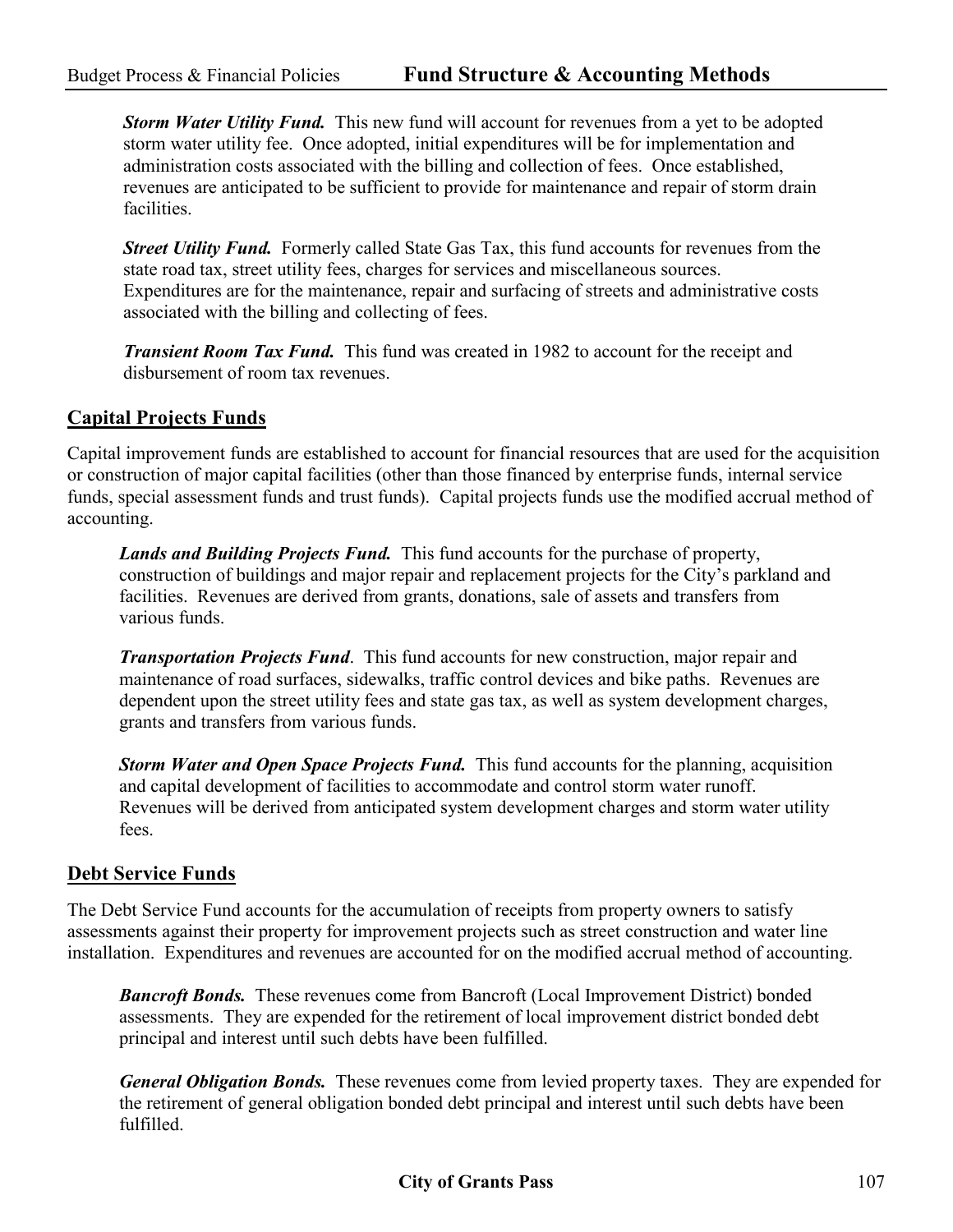# **Enterprise Funds**

Enterprise Funds account for operations: (a) that are financed and operated in a manner similar to private business enterprise, where the intent of the governing body is that the costs (expenses, including depreciation) of providing goods and services to the general public on a continuing basis be financed or recovered primarily through user charges; or (b) where the governing body has decided that periodic determination of revenues earned, expenses incurred and/or net income is appropriated for capital maintenance, public policy, management control, accountability, or other purposes. Enterprise funds use full accrual basis of accounting for financial statement presentations. However, the enterprise activities use a modified accrual basis of accounting for budgetary purposes. This assures budgetary compliance with such expenditures as capital construction and acquisition, as well as debt principal transactions.

*Water Fund.* This fund accounts for water operations. Revenues are from sales of water, system development charges, other charges for services and miscellaneous sources. Expenditures are for water treatment, water distribution, customer service, debt service and general operations. In addition, the Water Capital Projects Fund is included in this presentation.

*Wastewater Fund.* This fund accounts for wastewater treatment and collection,  $JO\text{-}GRO^{TM}$ , customer service, debt retirement and general program operations. Revenues are from charges for services, interest on investments, fees and miscellaneous sources. System development fees are shown separately in the Wastewater Capital Projects Fund.

# **Internal Service Funds**

Internal service funds account for the financing of goods or services provided by one department or agency to other departments or agencies of the governmental unit, or to other governmental units, on a cost reimbursement basis. Internal service funds use full accrual accounting methods for financial statement presentations as well as for budgetary purposes.

*Administrative Services Fund*. This fund is divided into Management, Legal, Finance, Human Resources and General Program operations. Expenditures are for personnel, materials, services and capital outlay for these activities. These functions are supported by a fixed administrative charge of 8% on all operating activities and 2% on all capital projects construction.

*Insurance Services Funds*. These funds account for the payment of workers' compensation, general insurance and health insurance premiums to insurers and for the fees charged for those services to other City activities.

*Fleet Operation Funds*. These funds account for the maintenance and operation of City equipment and the collection of user charges for services received. A portion of the user fees is used to build a reserve for equipment replacement.

*Support Services Funds*. These funds account for direct management services provided to planning, developing, operating and maintaining City facilities and for the collection of charges for services for those activities. Activities include the maintenance of eleven buildings, eleven parking lots and of the downtown core area. In addition, engineering and project administration are accounted for in this fund. Information Technology is supported in this fund by a 2% charge on all operating activities.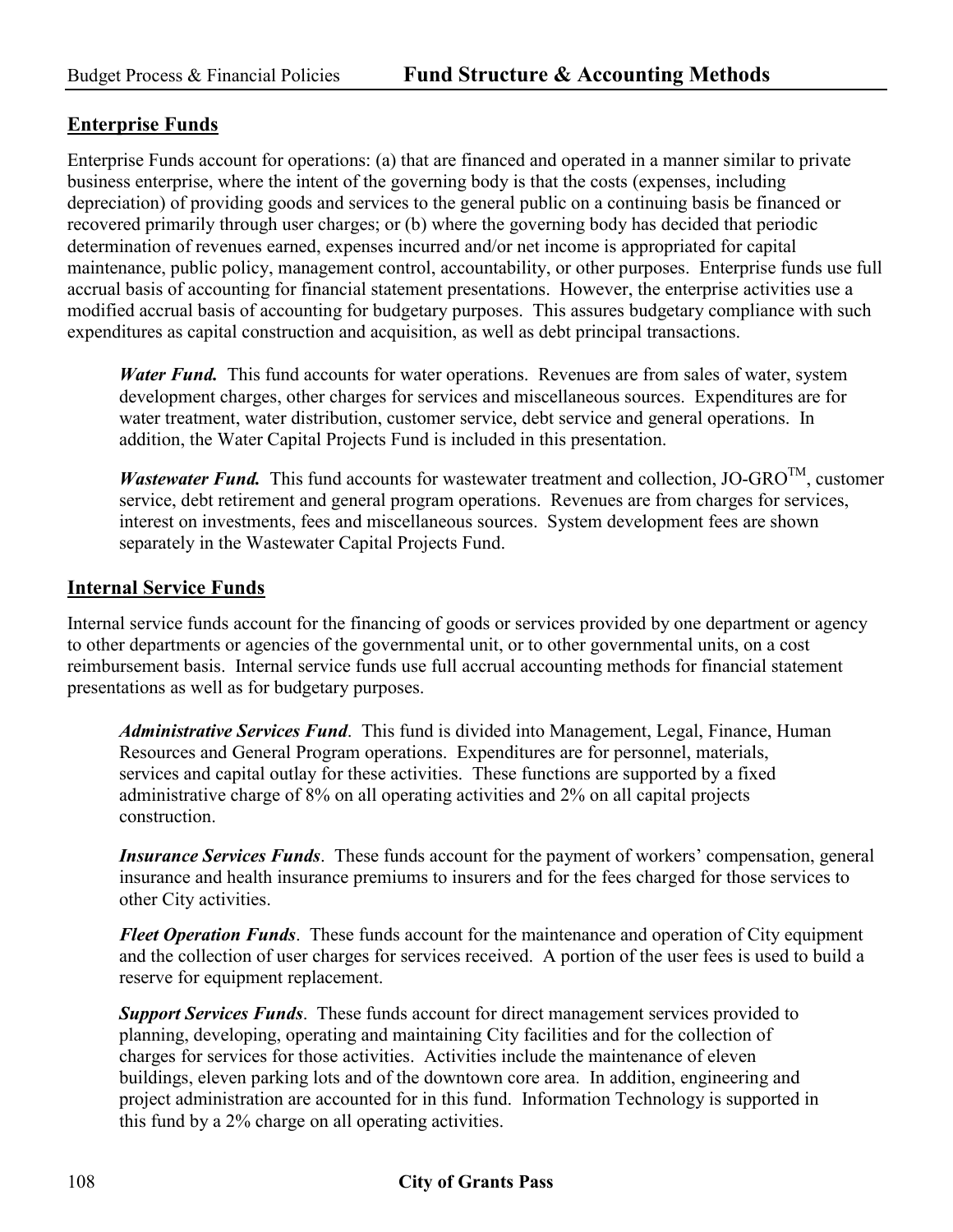### **Fiduciary Funds**

Fiduciary funds account for assets held by a governmental unit in a trustee capacity or as an agent for individuals, private organizations, or governmental units and/or other funds. These include (a) expendable trust funds, (b) non-expendable trust funds, (c) pension trust funds and (d) agency funds. Fiduciary funds use the modified accrual basis of accounting.

*Agency Fund.* This fund accounts for funds received which are held in trust pending final disposition. Revenue sources include: retainage on capital construction projects, grants and deposits.

*Landfill - Post-Closure Fund.* This fund accounts for monies being accumulated and held in reserve for anticipated costs for the monitoring and maintenance requirements of the landfill for at least thirty years following closure.

*Environmental Waste Fees Fund.* This fund accounts for fees received from the Environmental Program Fee (EPF) and must be used for environmental cleanups at solid waste sites and other solid waste program activities.

### **Component Units**

The audited financial statements of the City include all of the above mentioned funds in addition to a discreetly presented component unit, an entity for which the City is considered to be financially accountable. Component units are legally separate entities. Each conducts a budget process similar to the City, identifying resources and needs, adopting its own budget.

 *Josephine County-City of Grants Pass Solid Waste Agency (Discretely Presented).* This fund accounts for revenues and capital expenditures related to clean-up of former waste sites. Franchise fees and debt issuance are the primary source of revenue. It uses modified accrual basis of accounting for budgetary purposes.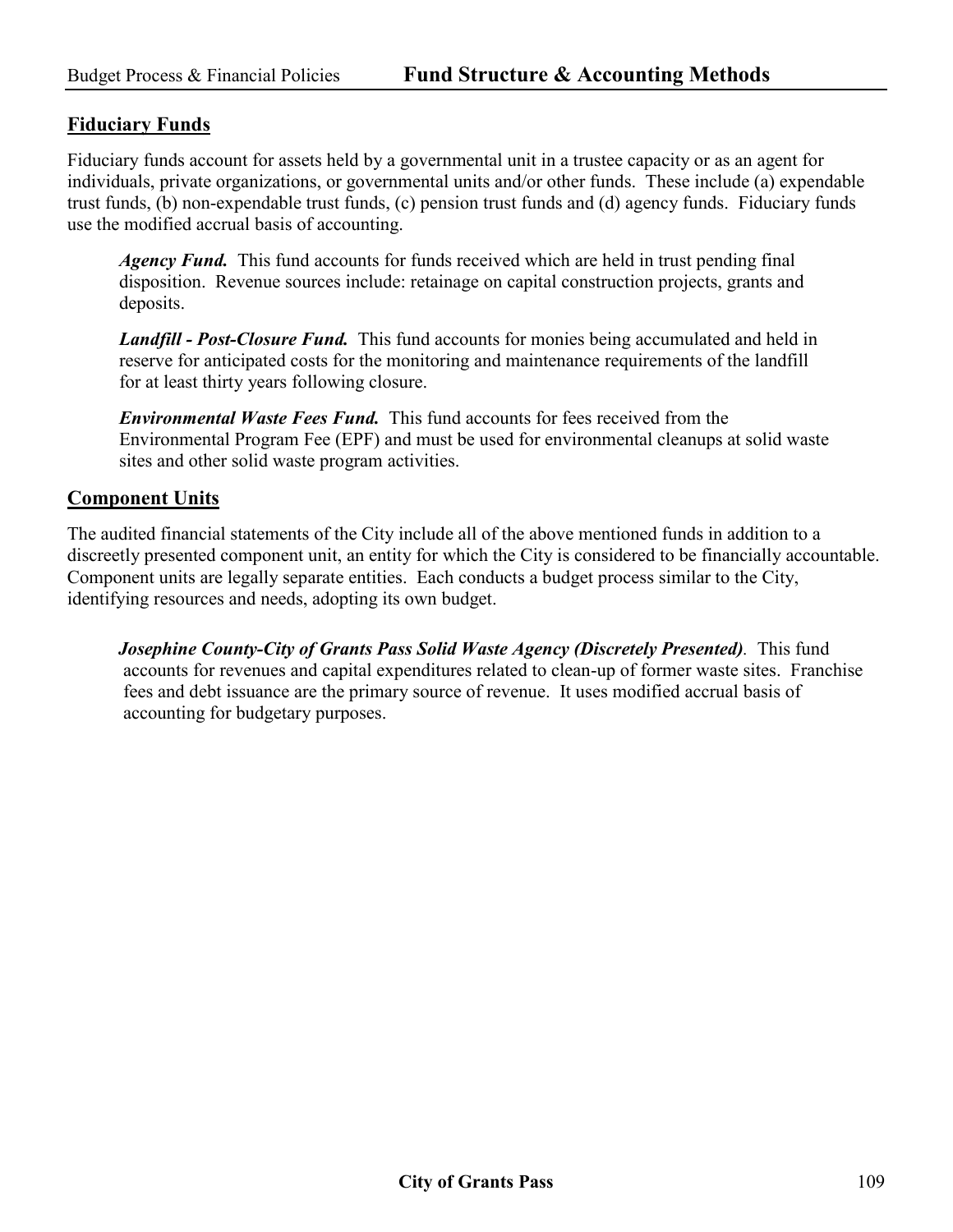#### **REVIEWED AND ADOPTED BY THE COUNCIL NOVEMBER 2, 2011**

These policies have been developed to:

- 1. Provide financial stability for the city;
- 2. Ensure that the financial system is administered fairly; and
- 3. Provide for the interests of both present and future Citizens of our community.

#### **REVENUE**

#### Flexibility

1. The City will maintain a diversified income base in order to minimize the short run impact of fluctuations in any one income source.

Discussion: A diversified revenue base will protect the City from over dependence on any single revenue source. Any one revenue source can be subject to economic fluctuations, voter attitudes, or user preference. A diversified revenue base, therefore, provides stability in both the short and long-term.

2. The City will seek to utilize income sources that are available for general expenditures and will not normally designate income sources for specific purposes. The Council may, however, choose to earmark certain income for specific purposes after determining that such action would serve a public policy purpose that is more important than the loss of fiscal flexibility.

Discussion: Designating (earmarking) revenues limits flexibility. Although, occasionally, public policy will dictate that this be done, it is more appropriate to keep as many revenue sources as possible available for all types of legitimate general expenditures rather than for special purposes.

#### **FINANCIAL BURDEN**

1. The City will consider the overlapping tax burden created by multiple taxing jurisdictions on City property owners when it establishes property tax levels.

Discussion: The City wishes to continue to be responsible in its requests for property tax funding, cognizant that City property owners pay taxes to other local jurisdictions and that City services are only a part of the total tax supported service package.

2. The City will provide for an equitable sharing of the costs of services by charging the direct beneficiaries fees, which will recover all or a portion of the costs to provide those services. These fees will be reviewed periodically to ensure that they remain equitable, as appropriate.

Discussion: Many City services directly benefit selected individuals. When these services are subsidized by tax dollars, those resources are not available for general City services. With discretionary services, the customer has the opportunity to determine the level of services desired, and part of his/her decision could be made through the market pricing system.

3. The City will use non-recurring income for capital projects and other one-time expenses so that no longterm financial burden is placed on the organization.

Discussion: Revenue from outside sources should not be used to build programs that the City will not be able to support if that revenue should cease to exist. Rather, such funds should be used for projects that can be rapidly halted without severe disruption if the source should disappear.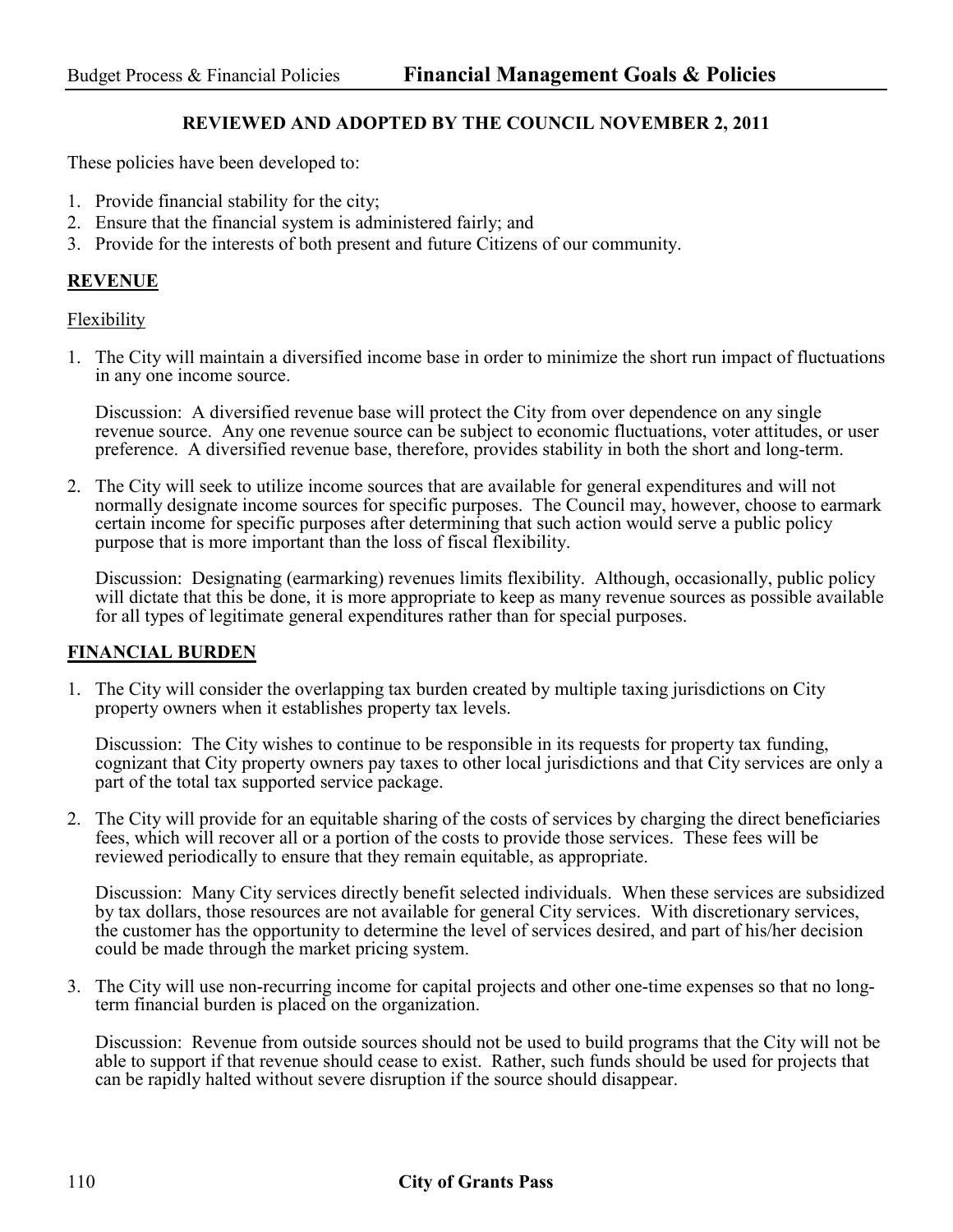# **BUDGET POLICIES**

Goals and Services

1. The City organization will carry out the Council's goals and policies through a service delivery system financed through the Operating and Capital Budgets.

Discussion: The Council has the authority and responsibility to adopt City goals. The City organization is committed to implementing the Council goals through the budgeting process.

2. The City will routinely evaluate its service delivery system in terms of established efficiency and effectiveness criteria to determine whether a service or project should be provided by City staff or by contract.

Discussion: A number of the services performed by the City can also be provided by the private sector. The decision regarding whether to perform a service with City staff or by contract involves evaluating cost, quality of service, continuity of service, response time, conformance with regulatory requirements and a variety of other considerations. The City routinely tests the market to determine if a service can and should be provided through a contractor rather than through the use of City staff.

#### Fund Balances

1. The City will maintain adequate fund balances to meet seasonal cash flow, support a good credit rating, to have resources to meet emergency or unanticipated expenses, and to have sufficient resources to begin the next fiscal year. The budget shall provide for an appropriate beginning/ending fund balance.

Discussion: An adequate fund balance should be sufficient to provide for any anticipated cyclical variations in revenues and expenditures, and to provide working capital for ongoing operations for a period of at least 120 days. In the General fund, because of the cyclical nature of property taxes, the majority of which are not received until November, the targeted beginning balance should be between 30% to 40% of the budget's annual expenditures. The fund balance shall be exclusive of all reserves not anticipated to be readily available for use in emergencies and contingencies. The following fund balance guidelines shall be used for specific City operational funds:

| <b>Fund Name</b>                     | <b>Ending Fund Balance Target Range</b> |
|--------------------------------------|-----------------------------------------|
| General Fund                         | 30% to 40% of expenditures              |
| Utility Funds (operating funds only) | 25% to 35% of expenditures              |
| Administrative Services Fund         | 15% to 25% of expenditures              |
| Information Technology Fund          | 15% to 25% of expenditures              |
| Garage Operations Fund               | 25% to 35% of expenditures              |
| <b>Engineering Services Fund</b>     | 25% to 35% of expenditures              |
| <b>Property Management Fund</b>      | $10\%$ to 20% of expenditures           |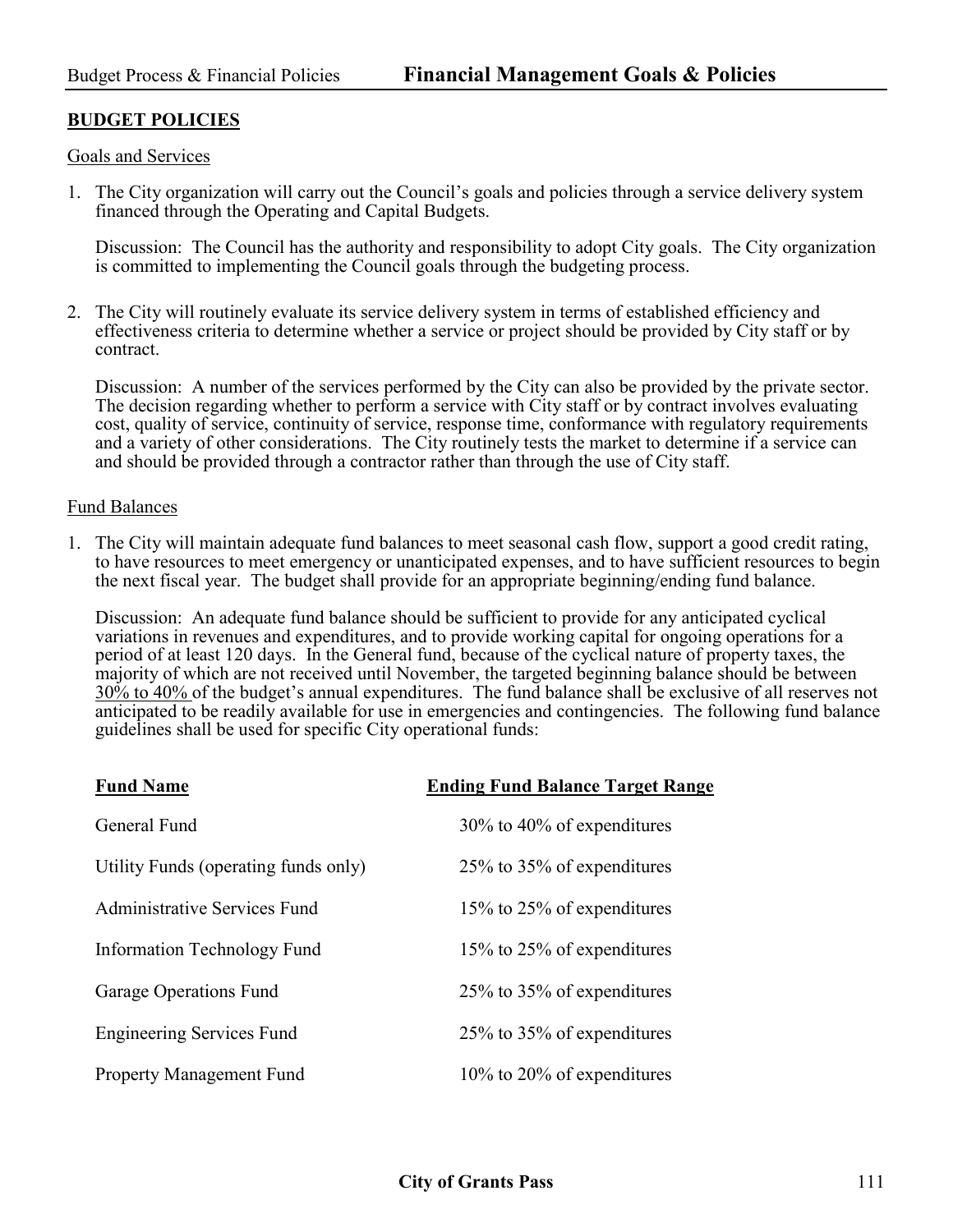Generally, the fund balance levels are dictated by:

- 1. Cash flow requirements to support operating expenses;
- 2. Relative rate stability from year to year for enterprise funds;
- 3. Susceptibility to emergency or unanticipated expenditure;
- 4. Credit worthiness and capacity to support debt service requirements;
- 5. Legal or regulatory requirements affecting revenues, disbursements and fund balances; and
- 6. Reliability of outside revenues.

Should the fund balance fall below an appropriate level (i.e. 30% of requirement in the General fund) a plan for expenditure reductions and/or revenue increases shall be submitted to the City Council via the City Manager. In the event the fund balance is above an appropriate target (i.e. 40% in the General fund) the difference may be used to fund the following activities: Following the budget process the balance can be used for one-time capital expenditures that do not increase ongoing City costs; one-time debt defeasance, and/or other one-time costs. For Utility operating funds, generally the entire fund balance will be considered a contingency balance and a fund balance in excess of 35% of annual expenditures would lead to future budget provisions of additional transfers to the Utility's capital project fund. If, at the end of a fiscal year, the fund balance falls below the targeted level, then the City shall attempt to rebuild the balance within a period of three fiscal years.

 The City's projected ending fund balance should include any known un-utilized contingency along with any un-appropriated ending fund balance and the balance available in excess of operational costs for the year.

# **FINANCIAL PLANNING**

1. The City will estimate operating income and expenses over a three-year horizon and update those projections annually.

Discussion: Long-term financial planning is a tool which can aid the City organization in making more informed decisions which can affect the community's future and the City's ability to provide services on a long-term basis.

2. Each fund will maintain a contingency account to meet unanticipated requirements during the fiscal year, as appropriate.

Discussion: The Budget is prepared 6 to 18 months prior to implementation. The range of City services and the environment in which they are delivered make it difficult to anticipate every expenditure requirement. The contingency can also be used as a planning tool to buffer the impact of receiving revenue at a level that is lower than the budget projected. Therefore, contingency funds are established to meet emergency requirements necessary to maintain the service delivery system. Amounts provided in contingency will depend upon the size and expenditure characteristics of each fund.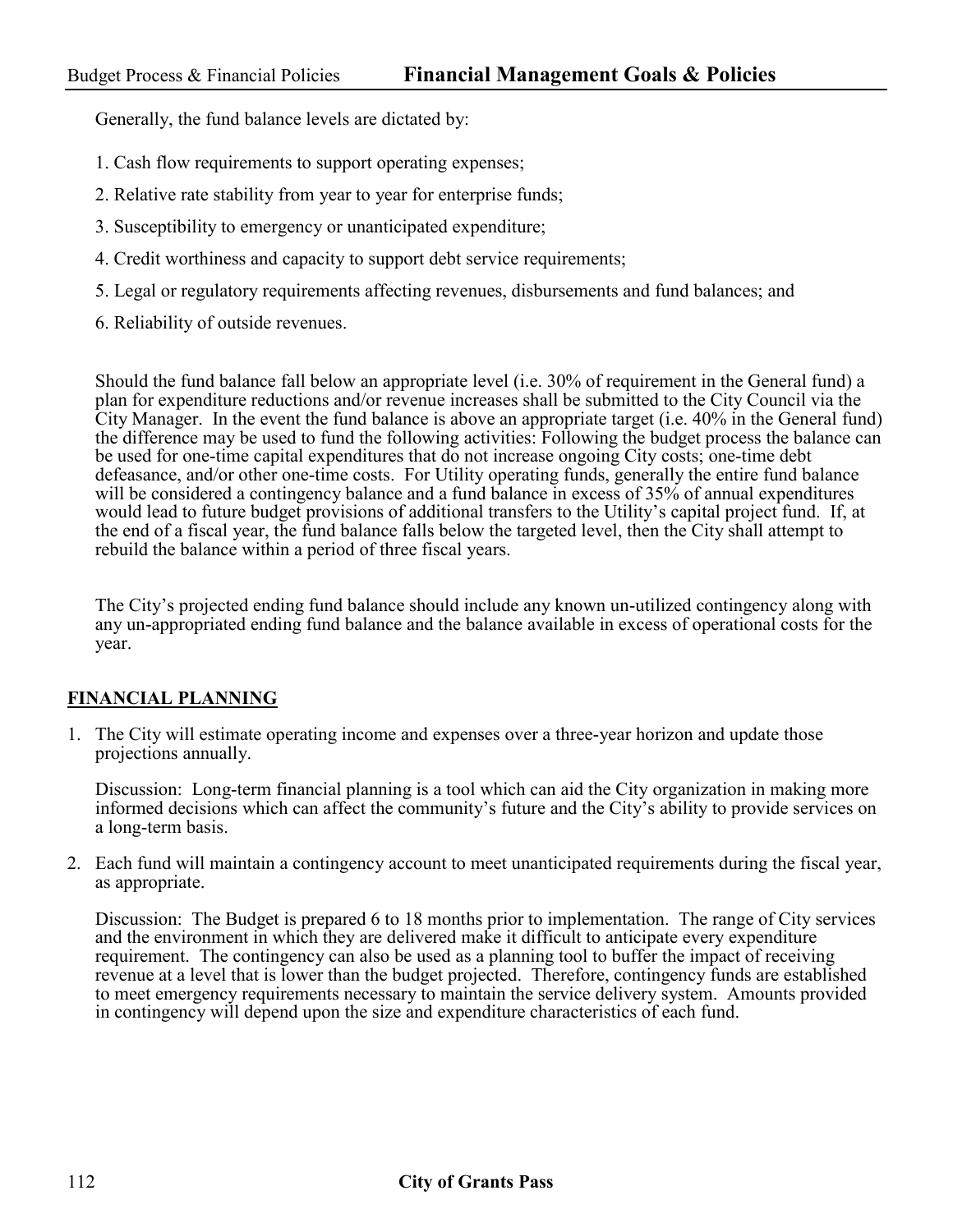# **DEBT MANAGEMENT POLICIES**

1. Debt incurred to finance capital improvements will be repaid within the useful life of the project.

Discussion: Debt is most appropriately used when large capital facilities with long lives are financed to spread the costs over the period in which future residents will use those facilities. Today's taxpayers (or rate payer) need not pay for benefits enjoyed by others in the future, nor should current residents burden their successors with costs for facilities that have outlived their usefulness.

2. General obligation debt issued by the City will not exceed 3% of the total market value of property in the City.

 Discussion: This is consistent with State law. Compliance ensures that the City will not be overburdened with long-term debt.

3. Debt will not be used to pay current operating expenses, unless borrowed funds can be obtained at an interest rate that is lower than the City could earn on its own invested funds (arbitrage).

Discussion: Debt should not be used to finance ongoing operations, a sign that the City is financially over committed. However, borrowing when financial market conditions are favorable can be considered financially prudent.

4. The City will maintain good communication with bond rating agencies about its financial condition in order to maintain and improve its ability to borrow money at favorable interest rates.

Discussion: To maintain and improve its bond rating, the City will follow a policy of full disclosure to Bond Rating Agencies. All significant financial reports affecting the City will be forwarded to the Rating Agencies.

# **CAPITAL IMPROVEMENT POLICIES**

1. The City will prepare a five-year Capital Improvements Plan and a one-year Capital Improvements Budget.

Discussion: Multi-year capital improvement plans ensure that financing programs for capital construction are in place.

2. The Operating Budget will provide for adequate maintenance and the regular replacement of capital plant and equipment.

Discussion: Deferring maintenance on the City's assets causes accelerated deterioration. This is more expensive in the long-term and adversely affects the City's productivity.

3. The City will recognize the cost of equipment and infrastructure depreciation through the maintenance of the Equipment Replacement Fund for vehicle and other major equipment needs. Regular contributions will also be transferred to Capital Project Funds for future equipment and infrastructure needs.

Discussion: Regular contributions to Capital Project Funds and the Equipment Replacement Fund can help prepare the City for future capital expenditures and can help limit the amount of debt required for future capital expenditures. All City vehicles will be tracked through the Equipment Replacement Fund to prepare for their eventual replacement.